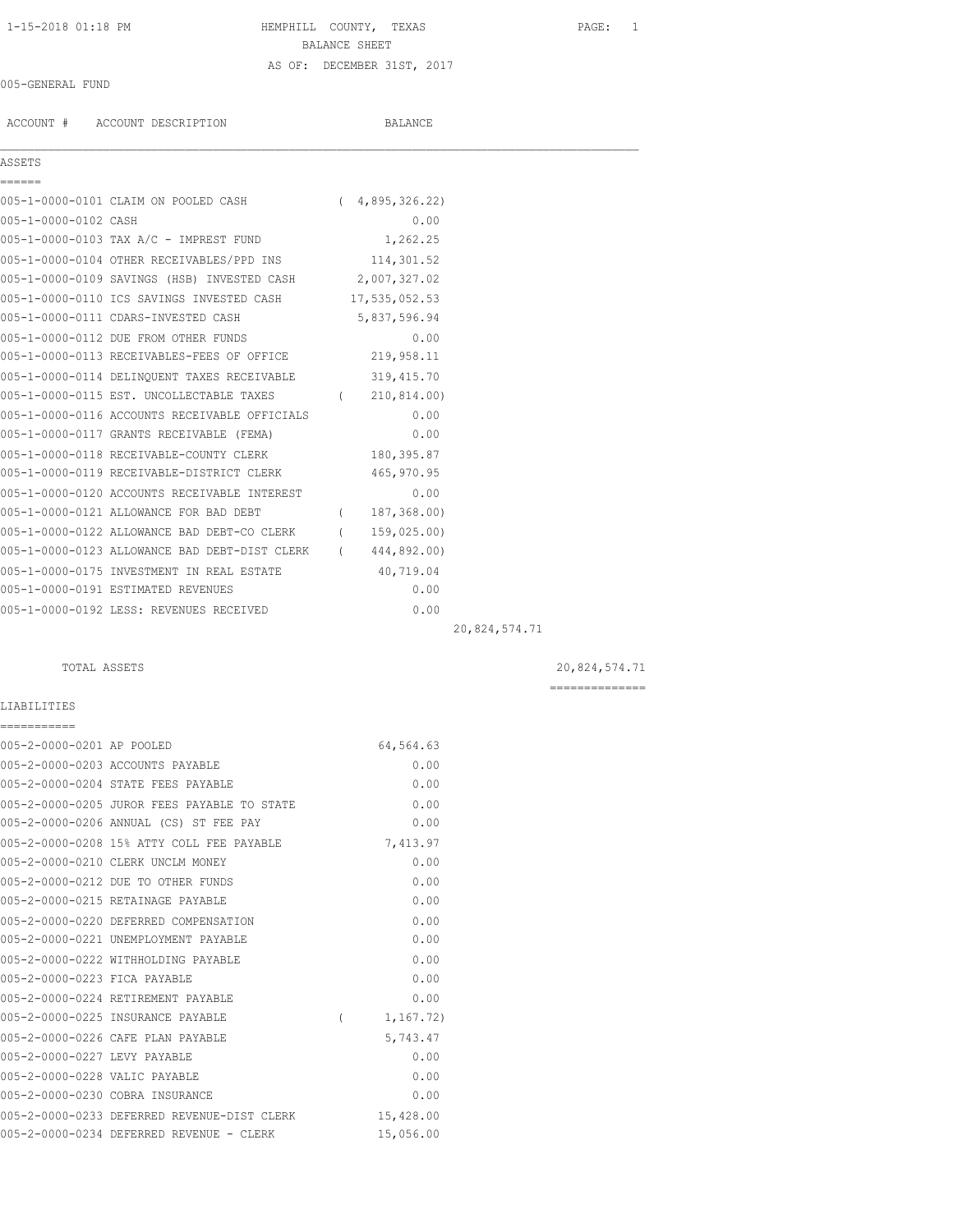## AS OF: DECEMBER 31ST, 2017

## 005-GENERAL FUND

ACCOUNT # ACCOUNT DESCRIPTION BALANCE  $\mathcal{L}_\mathcal{L} = \mathcal{L}_\mathcal{L}$ 005-2-0000-0236 DEFERRED REVENUE - JP 19,666.00 005-2-0000-0238 DEFERRED TAX REVENUE 96,265.00 005-2-0000-0261 SALES TAX REPORT 0.00 005-2-0000-0281 APPROPRIATIONS 0.00 005-2-0000-0282 LESS: EXPENDITURES 0.00 005-2-0000-0283 LESS: ENCUMBRANCES 0.00 005-2-0000-0290 PRIOR YR A/PAYABLE 0.00 005-2-0000-0301 1-CCC COURT COSTS COLLECTED 7,800.96 005-2-0000-0306 6-BAIL BOND FEE 364.50 005-2-0000-0307 7-DNA CONVICTIONS 0.00 005-2-0000-0308 8-DNA CS COMM. SUPERVISION 0.00 005-2-0000-0309 9-DNA JV TESTING FEE JV 0.00 005-2-0000-0310 10-EMS TRAMA FUND 190.63 005-2-0000-0311 11-JPD-JUV PRO DIVERSION FEE 0.00 005-2-0000-0312 12-JRF-JURY REIMBURSEMENT FEE 595.10 005-2-0000-0313 13-IDF INDIGENT DEFENSE FEE 448.79 005-2-0000-0314 14-MVF MOVING VIOLATION FEE 132.53 005-2-0000-0315 15-STF STATE TRAFFIC FINE 2,427.50 005-2-0000-0316 16-POF PEACE OFFICER FEES 120.96 005-2-0000-0317 17-FTA FAILURE TO APPEAR 248.08 005-2-0000-0318 18-JUD FUND CONSTITUTIONAL 141.32 005-2-0000-0320 MCW-MOTOR CARRIER WT 3,749.75 005-2-0000-0321 TP-TIME PAYMENT FEE 189.58 005-2-0000-0322 DRF-DRIVING RECORDS FEE 0.00 005-2-0000-0323 JS-JUDICIAL SUPPORT FEE 1,051.33 005-2-0000-0324 TPDF-TRUANCY PREV DIV FUND 305.25 005-2-0000-0325 SPECIALTY COURT 224.35 005-2-0000-0326 7TH COURT OF APPEALS 80.35 005-2-0000-0327 OMNIBASE 126.00 005-2-0000-0328 PARKS&WILDLIFE 0.00 005-2-0000-0329 CHILD SAFETY SEAT 53.95 005-2-0000-0330 CISD 100.00 005-2-0000-0331 TRAILEE/CASA 30.00 005-2-0000-0400 BIRTH-REMOTE ACCESS 0.00 005-2-0000-0410 1-BIRTH CERTIFICATE FEE 0.00 005-2-0000-0420 2-MLF MARRIAGE LICENSE FEE 0.00 005-2-0000-0430 3-DIM DEC OF INFORMAL MARRIAGE 0.00 005-2-0000-0440 4-NDF NONDISCLOSURE FEES 0.00

005-2-0000-0450 5-TCV-JUROR DONATIONS 0.00 005-2-0000-0460 6-JUSTICE CTS-INDIGENT LEGAL 22.80 005-2-0000-0470 7A-STATUTORY PROBATE 0.00 005-2-0000-0471 7B-JUDICIAL FUND FILING FEE 0.00 005-2-0000-0480 8A-STATUTORY CO COURT 0.00 005-2-0000-0481 8B-JUDICIAL FUND 0.00 005-2-0000-0490 9A-CONSTITUTIONAL CO COURT 38.00 005-2-0000-0491 9B-JUDICIAL FUND FILING FEE 120.00 005-2-0000-0492 10A-DIVORCE 0.00 005-2-0000-0493 10B-OTHER THAN DIVORCE 0.00 005-2-0000-0494 10C-INDIGENT LEGAL SERVICES 0.00 005-2-0000-0495 11-JUDICIAL SUPPORT FEE 457.00 005-2-0000-0496 SFP-ELECTRONIC FILING SYSTEM 622.76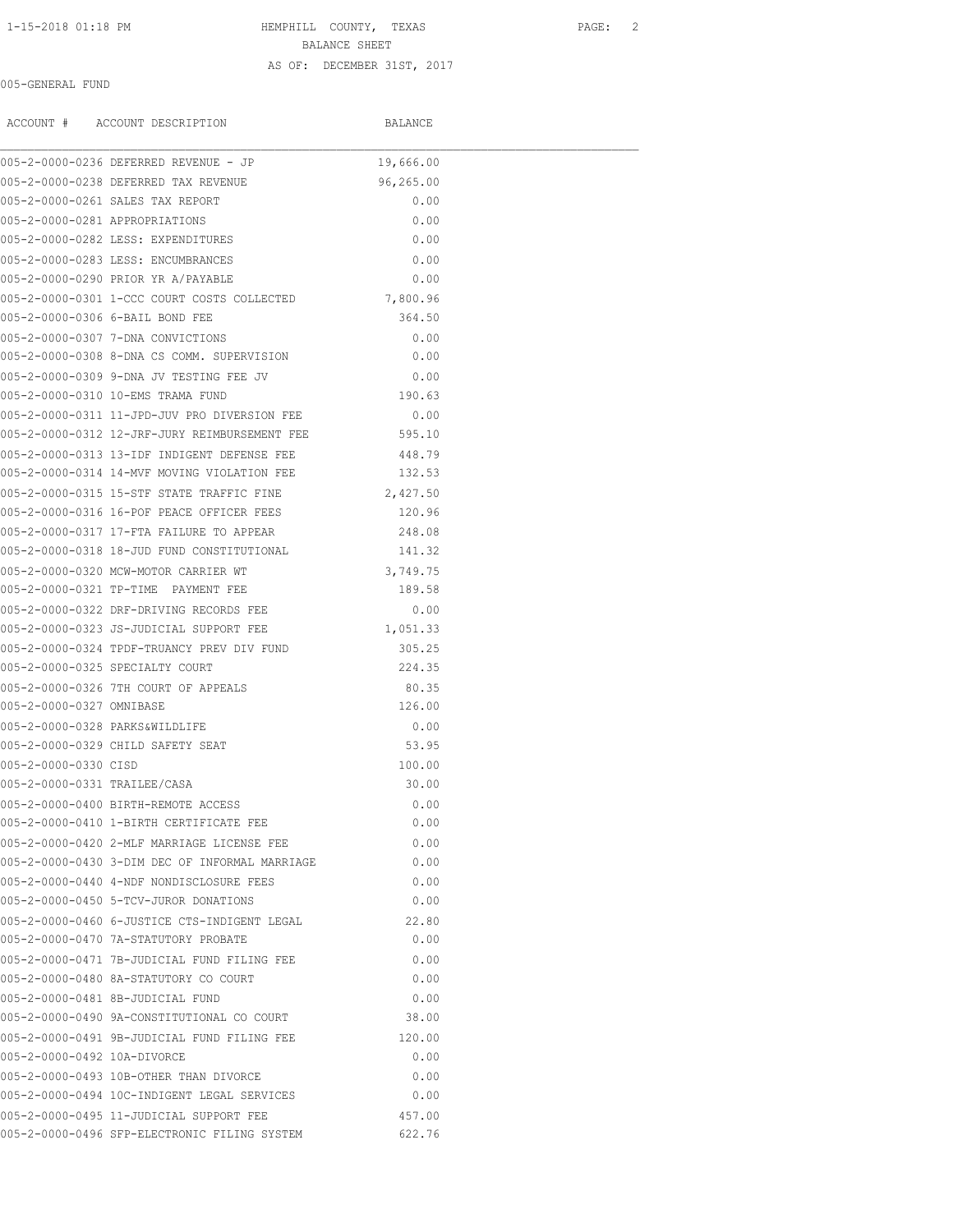### 1-15-2018 01:18 PM HEMPHILL COUNTY, TEXAS PAGE: 3

BALANCE SHEET

### AS OF: DECEMBER 31ST, 2017

005-GENERAL FUND

| ACCOUNT # ACCOUNT DESCRIPTION                     | BALANCE       |               |               |
|---------------------------------------------------|---------------|---------------|---------------|
| 005-2-0000-0497 TEXAS HOME VISITING PROGRAM       | 17.08         |               |               |
| 005-2-0000-0498 JUDICIAL AND COURT PERSONEL TR    | 75.00         |               |               |
| 005-2-1510-0221 UNEMPLOYMENT PAYABLE              | 0.00          |               |               |
| 005-2-1520-0221 UNEMPLOYMENT PAYABLE              | 0.00          |               |               |
| 005-2-1530-0221 UNEMPLOYMENT PAYABLE              | 0.00          |               |               |
| 005-2-1540-0221 UNEMPLOYMENT PAYABLE              | 0.00          |               |               |
| 005-2-2410-0221 UNEMPLOYMENT PAYABLE              | 0.00          |               |               |
| 005-2-2500-0221 UNEMPLOYMENT PAYABLE              | 0.00          |               |               |
| 005-2-2550-0221 UNEMPLOYMENT PAYABLE              | 0.00          |               |               |
| 005-2-2560-0221 UNEMPLOYMENT PAYABLE              | 0.00          |               |               |
| 005-2-3500-0221 UNEMPLOYMENT PAYABLE              | 0.00          |               |               |
| 005-2-3600-0221 UNEMPLOYMENT PAYABLE              | 0.00          |               |               |
| 005-2-7001-0221 UNEMPLOYMENT PAYABLE              | 0.00          |               |               |
| TOTAL LIABILITIES                                 |               | 242,702.92    |               |
| EOUITY                                            |               |               |               |
| ======                                            |               |               |               |
| 005-3-0000-0301 CURRENT FUND BALANCE              | 17,654,509.49 |               |               |
| 005-3-0000-0302 BUDGETED FUND BALANCE             | 0.00          |               |               |
| TOTAL BEGINNING EQUITY                            | 17,654,509.49 |               |               |
| TOTAL REVENUE                                     | 4,402,216.16  |               |               |
| TOTAL EXPENSES                                    | 1,474,853.86  |               |               |
| TOTAL REVENUE OVER/(UNDER) EXPENSES 2,927,362.30  |               |               |               |
| TOTAL EQUITY & REV. OVER/(UNDER) EXP.             |               | 20,581,871.79 |               |
| TOTAL LIABILITIES, EQUITY & REV.OVER/(UNDER) EXP. |               |               | 20,824,574.71 |
|                                                   |               |               |               |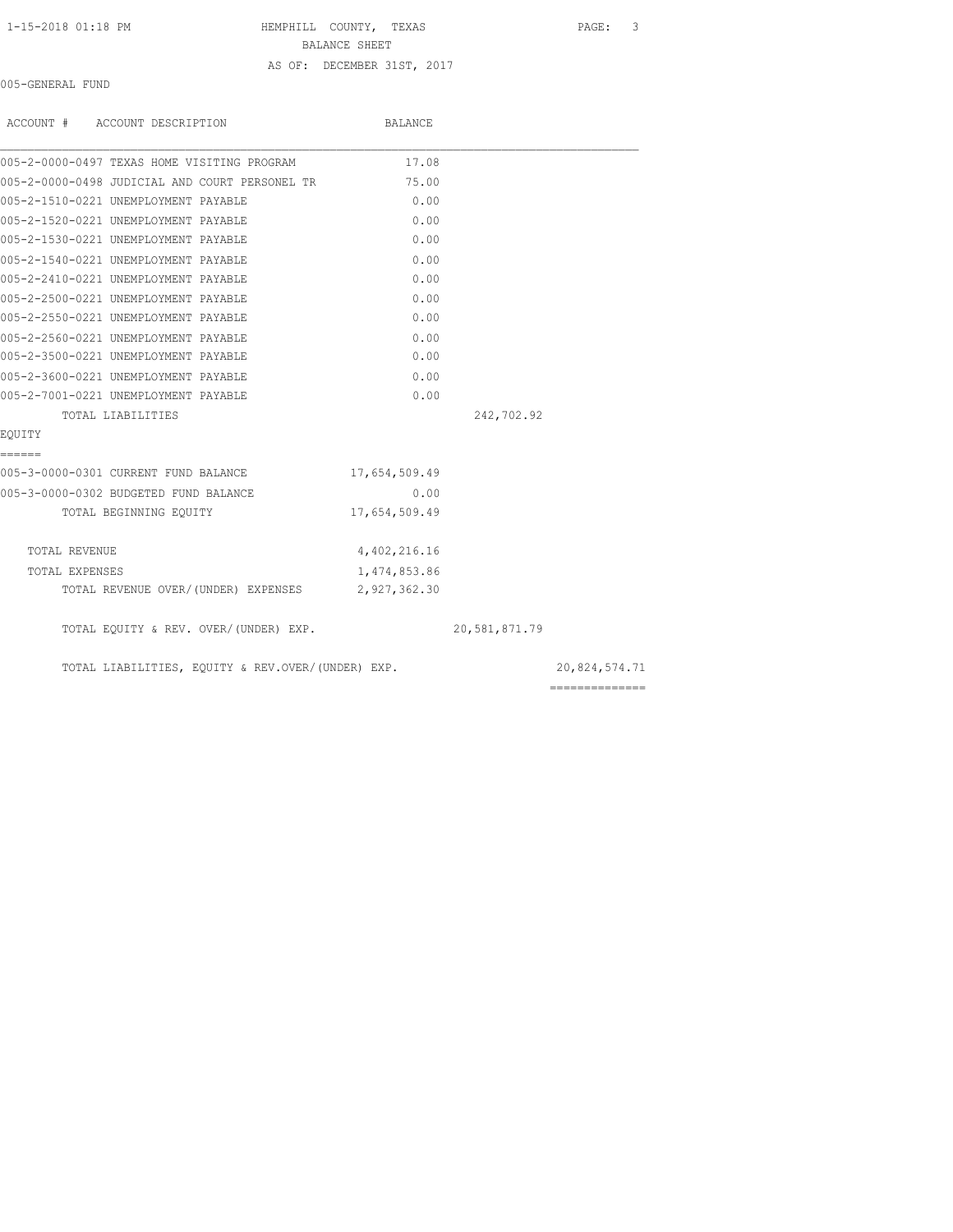| 1-15-2018 01:18 PM                                | HEMPHILL COUNTY, TEXAS     | PAGE: 1        |
|---------------------------------------------------|----------------------------|----------------|
|                                                   | BALANCE SHEET              |                |
| 008-LAW LIBRARY                                   | AS OF: DECEMBER 31ST, 2017 |                |
| ACCOUNT # ACCOUNT DESCRIPTION                     | BALANCE                    |                |
| ASSETS                                            |                            |                |
| ======<br>008-1-0000-0101 CLAIM ON POOLED CASH    | 8,034.26                   |                |
| 008-1-0000-0102 CASH - LAW LIBRARY                | 0.00                       |                |
| 008-1-0000-0191 ESTIMATED REVENUES                | 0.00                       |                |
| 008-1-0000-0192 LESS: REVENUES RECEIVED           | 0.00                       |                |
|                                                   |                            | 8,034.26       |
| TOTAL ASSETS                                      |                            | 8,034.26       |
| LIABILITIES                                       |                            | -------------- |
| -----------                                       |                            |                |
| 008-2-0000-0201 AP POOLED                         | 0.00                       |                |
| 008-2-0000-0203 ACOUNTS PAYABLE                   | 0.00                       |                |
| 008-2-0000-0222 PAYROLL W/H PAYABLE               | 0.00                       |                |
| 008-2-0000-0223 PAYROLL FICA PAYABLE              | 0.00                       |                |
| 008-2-0000-0224 PAYROLL RETIREMENT PAYABLE        | 0.00                       |                |
| 008-2-0000-0225 PAYROLL INSURANCE PAYABLE         | 0.00                       |                |
| 008-2-0000-0281 APPROPRIATIONS                    | 0.00                       |                |
| 008-2-0000-0282 LESS: EXPENDITURES                | 0.00                       |                |
| 008-2-0000-0283 LESS: ENCUMBRANCES                | 0.00                       |                |
| 008-2-0000-0290 PRIOR YEAR PAYABLES               | 0.00                       |                |
| TOTAL LIABILITIES                                 |                            | 0.00           |
| EQUITY<br>======                                  |                            |                |
| 008-3-0000-0301 CURRENT FUND BALANCE              | 7,509.26                   |                |
| 008-3-0000-0302 BUDGETED FUND BALANCE             | 0.00                       |                |
| TOTAL BEGINNING EOUITY                            | 7,509.26                   |                |
| TOTAL REVENUE                                     | 525.00                     |                |
| TOTAL EXPENSES                                    | 0.00                       |                |
| TOTAL REVENUE OVER/(UNDER) EXPENSES               | 525.00                     |                |
| TOTAL EQUITY & REV. OVER/(UNDER) EXP.             |                            | 8,034.26       |
| TOTAL LIABILITIES, EQUITY & REV.OVER/(UNDER) EXP. |                            | 8,034.26       |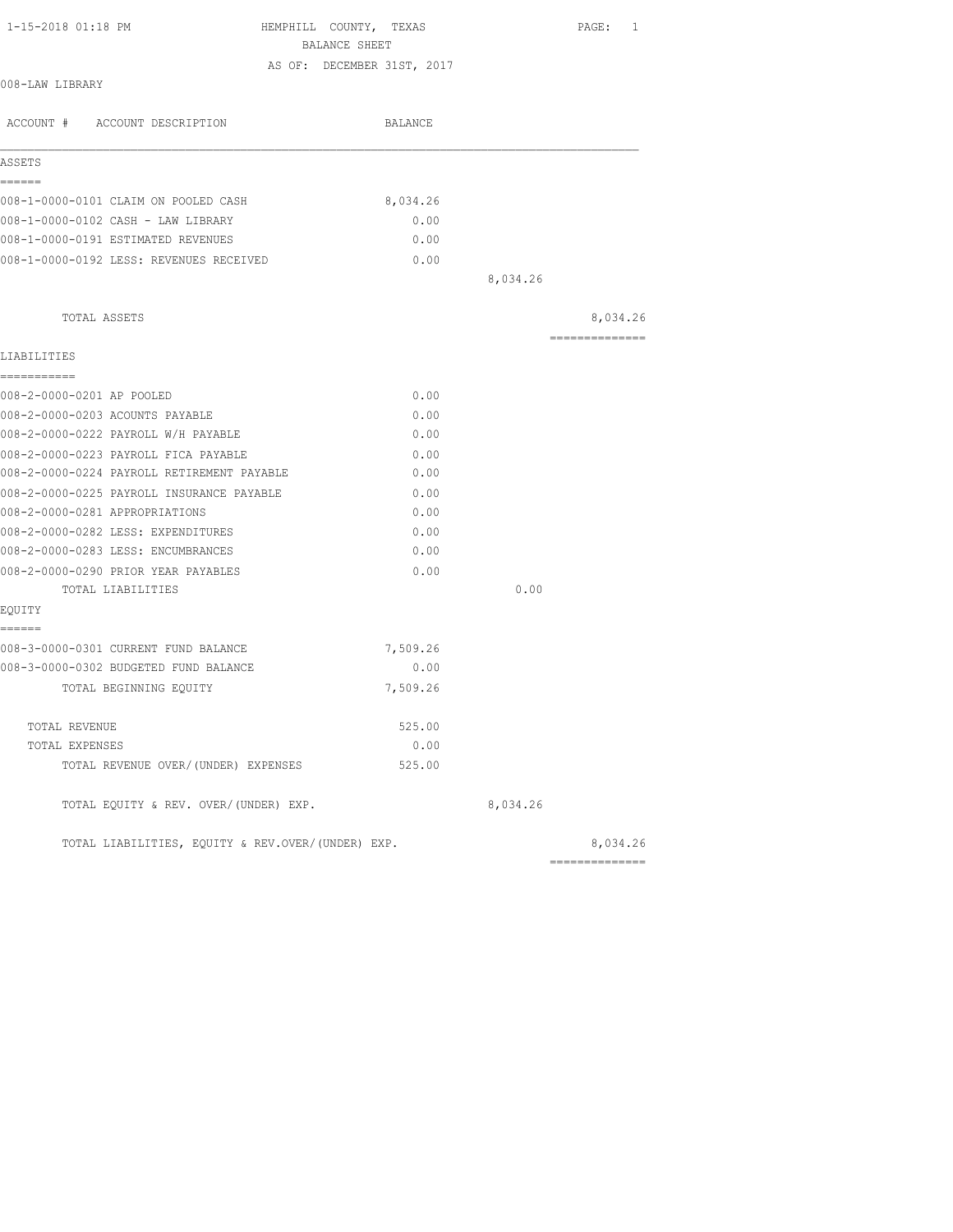| 1-15-2018 01:18 PM                                                          | HEMPHILL COUNTY, TEXAS                      |           | PAGE: 1        |
|-----------------------------------------------------------------------------|---------------------------------------------|-----------|----------------|
|                                                                             | BALANCE SHEET<br>AS OF: DECEMBER 31ST, 2017 |           |                |
| 009-SECURITY FEE                                                            |                                             |           |                |
| ACCOUNT # ACCOUNT DESCRIPTION                                               | BALANCE                                     |           |                |
| ASSETS                                                                      |                                             |           |                |
| ======<br>009-1-0000-0101 CLAIM ON POOLED CASH                              | 67,104.42                                   |           |                |
| 009-1-0000-0102 CASH - COUNTY - SECURITY FEE                                | 0.00                                        |           |                |
| 009-1-0000-0191 ESTIMATED REVENUES                                          | 0.00                                        |           |                |
| 009-1-0000-0192 LESS: REVENUES RECEIVED                                     | 0.00                                        |           |                |
|                                                                             |                                             | 67,104.42 |                |
| TOTAL ASSETS                                                                |                                             |           | 67, 104.42     |
| LIABILITIES                                                                 |                                             |           | -------------- |
| ===========                                                                 |                                             |           |                |
| 009-2-0000-0201 AP POOLED                                                   | 0.00                                        |           |                |
| 009-2-0000-0203 ACOUNTS PAYABLE                                             | 0.00                                        |           |                |
| 009-2-0000-0222 PAYROLL W/H PAYABLE                                         | 0.00                                        |           |                |
| 009-2-0000-0223 PAYROLL FICA PAYABLE                                        | 0.00                                        |           |                |
| 009-2-0000-0224 PAYROLL RETIREMENT PAYABLE                                  | 0.00                                        |           |                |
| 009-2-0000-0225 PAYROLL INSURANCE PAYABLE<br>009-2-0000-0281 APPROPRIATIONS | 0.00<br>0.00                                |           |                |
| 009-2-0000-0282 LESS: EXPENDITURES                                          | 0.00                                        |           |                |
| 009-2-0000-0283 LESS: ENCUMBRANCES                                          | 0.00                                        |           |                |
| 009-2-0000-0290 PRIOR YR A/PAYABLE                                          | 0.00                                        |           |                |
| TOTAL LIABILITIES                                                           |                                             | 0.00      |                |
| EQUITY                                                                      |                                             |           |                |
| ======<br>009-3-0000-0301 CURRENT FUND BALANCE                              | 66,347.46                                   |           |                |
| 009-3-0000-0302 BUDGETED FUND BALANCE                                       | 0.00                                        |           |                |
| TOTAL BEGINNING EQUITY                                                      | 66, 347.46                                  |           |                |
| TOTAL REVENUE                                                               | 756.96                                      |           |                |
| TOTAL EXPENSES                                                              | 0.00                                        |           |                |
| TOTAL REVENUE OVER/(UNDER) EXPENSES                                         | 756.96                                      |           |                |
| TOTAL EQUITY & REV. OVER/(UNDER) EXP.                                       |                                             | 67,104.42 |                |
| TOTAL LIABILITIES, EQUITY & REV.OVER/(UNDER) EXP.                           |                                             |           | 67,104.42      |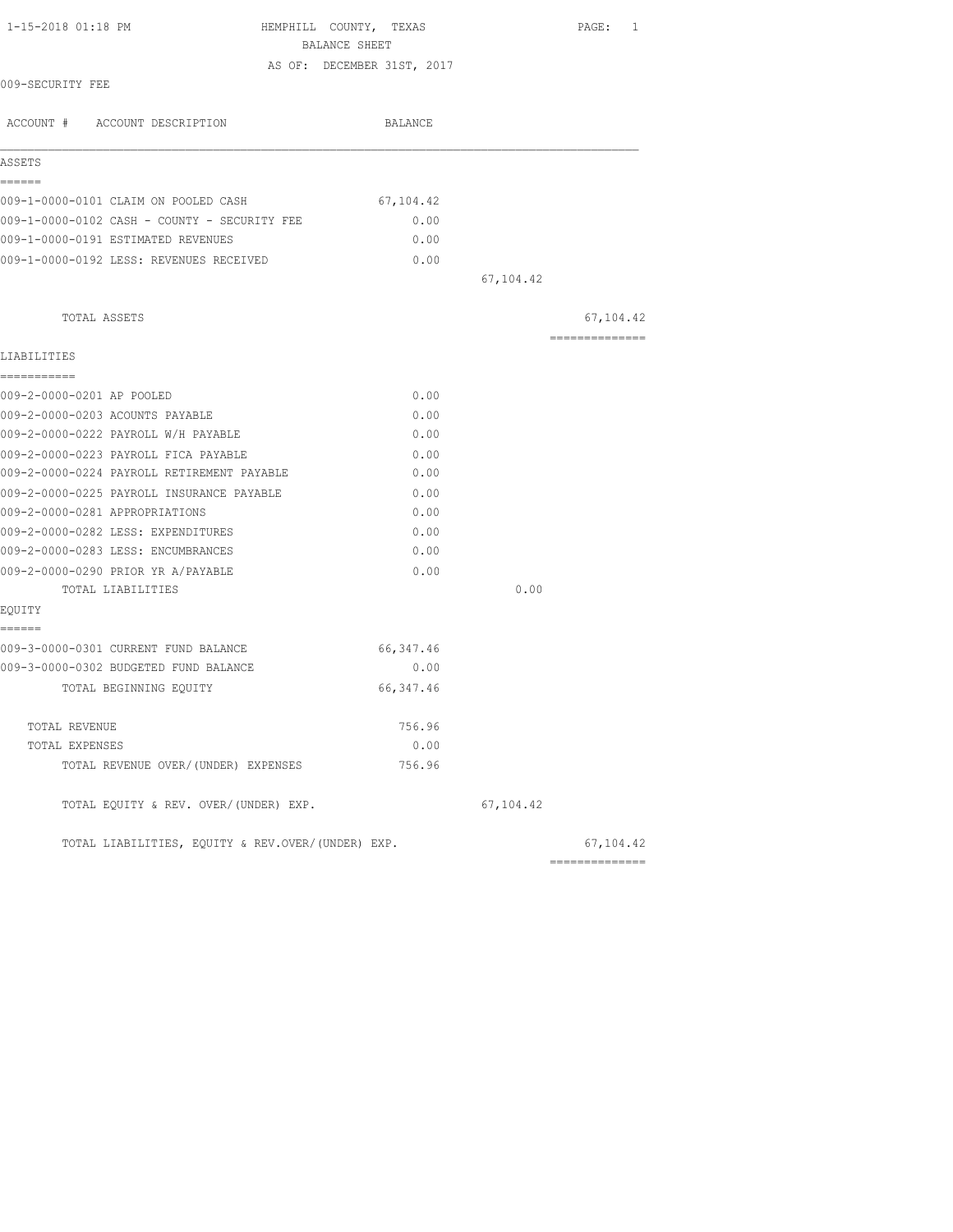HEMPHILL COUNTY, TEXAS PAGE: 1

BALANCE SHEET

AS OF: DECEMBER 31ST, 2017

010-AIRPORT

| ACCOUNT # ACCOUNT DESCRIPTION                     |          | <b>BALANCE</b> |            |                |
|---------------------------------------------------|----------|----------------|------------|----------------|
| ASSETS                                            |          |                |            |                |
| ------<br>010-1-0000-0102 CASH - AIRPORT          |          | 303,053.99     |            |                |
| 010-1-0000-0104 AIRPORT PREPAID INSURANCE         |          | 0.00           |            |                |
| 010-1-0000-0110 INVESTED CASH/YR 2000             |          | 0.00           |            |                |
| 010-1-0000-0111 INVESTED CASH/AIRPORT             |          | 0.00           |            |                |
| 010-1-0000-0191 ESTIMATED REVENUES                |          | 0.00           |            |                |
| 010-1-0000-0192 LESS: REVENUES RECEIVED           |          | 0.00           |            |                |
|                                                   |          |                | 303,053.99 |                |
|                                                   |          |                |            |                |
| TOTAL ASSETS                                      |          |                |            | 303,053.99     |
| LIABILITIES                                       |          |                |            | ============== |
| ------------                                      |          |                |            |                |
| 010-2-0000-0203 ACCOUNTS PAYABLE                  |          | 0.00           |            |                |
| 010-2-0000-0222 PAYROLL W/H PAYABLE               |          | 0.00           |            |                |
| 010-2-0000-0223 PAYROLL FICA PAYABLE              |          | 0.00           |            |                |
| 010-2-0000-0224 PAYROLL RETIREMENT PAYABLE        |          | 0.00           |            |                |
| 010-2-0000-0225 PAYROLL INSURANCE PAYABLE         |          | 0.00           |            |                |
| 010-2-0000-0235 DUE TO GENERAL FUND               |          | 0.00           |            |                |
| 010-2-0000-0281 APPROPRIATIONS                    |          | 0.00           |            |                |
| 010-2-0000-0282 LESS: EXPENDITURES                |          | 0.00           |            |                |
| 010-2-0000-0283 LESS: ENCUMBRANCES                |          | 0.00           |            |                |
| 010-2-0000-0290 PRIOR YR A/PAYABLE                | $\left($ | 50,000.00)     |            |                |
| TOTAL LIABILITIES                                 |          | $\left($       | 50,000.00) |                |
| EQUITY                                            |          |                |            |                |
| ======                                            |          |                |            |                |
| 010-3-0000-0301 CURRENT FUND BALANCE              |          | 373, 136.48    |            |                |
| 010-3-0000-0302 BUDGETED FUND BALANCE             |          | 0.00           |            |                |
| TOTAL BEGINNING EQUITY                            |          | 373, 136.48    |            |                |
| TOTAL REVENUE                                     |          | 32,562.56      |            |                |
| TOTAL EXPENSES                                    |          | 52,645.05      |            |                |
| TOTAL REVENUE OVER/(UNDER) EXPENSES (20,082.49)   |          |                |            |                |
| TOTAL EQUITY & REV. OVER/(UNDER) EXP.             |          |                | 353,053.99 |                |
| TOTAL LIABILITIES, EQUITY & REV.OVER/(UNDER) EXP. |          |                |            | 303,053.99     |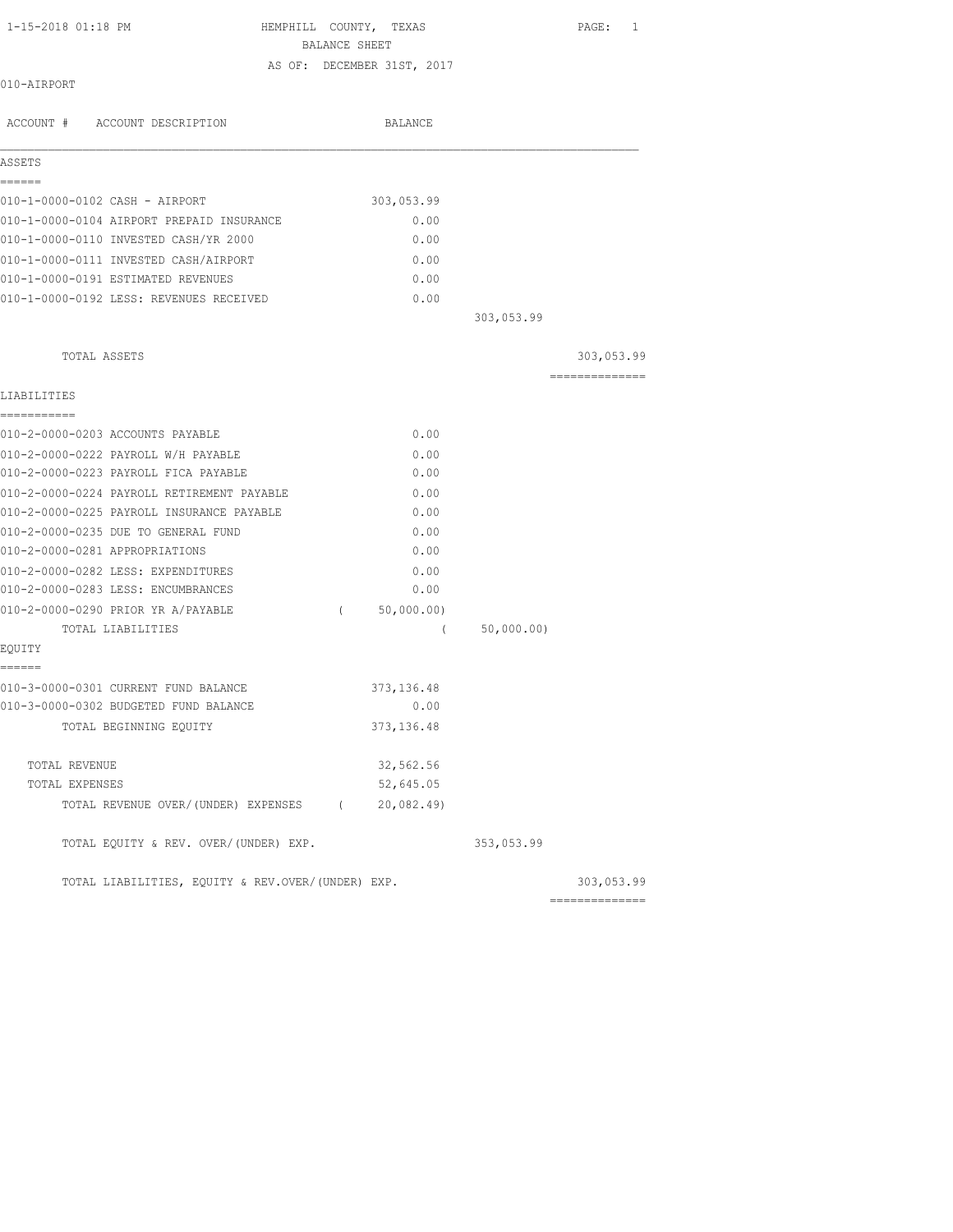| 1-15-2018 01:18 PM                                | HEMPHILL COUNTY, TEXAS     |                | PAGE: 1                           |
|---------------------------------------------------|----------------------------|----------------|-----------------------------------|
|                                                   | BALANCE SHEET              |                |                                   |
| 011-ROAD & BRIDGE PCT 1                           | AS OF: DECEMBER 31ST, 2017 |                |                                   |
|                                                   |                            |                |                                   |
| ACCOUNT # ACCOUNT DESCRIPTION                     | BALANCE                    |                |                                   |
| ASSETS                                            |                            |                |                                   |
| ======<br>011-1-0000-0101 CLAIM ON POOLED CASH    | 1,122,744.86               |                |                                   |
| 011-1-0000-0102 CASH - ROAD & BRIDGE PCT 1        | 0.00                       |                |                                   |
| 011-1-0000-0104 PCT 1 PREPAID INSURANCE           | 432.12                     |                |                                   |
| 011-1-0000-0110 INVESTMENTS                       | 0.00                       |                |                                   |
| 011-1-0000-0118 PROPERTY TAX RECEIVABLE           | 16,118.62                  |                |                                   |
| 011-1-0000-0121 ALLOWANCE FOR BAD DEBT            | (10, 638.21)               |                |                                   |
| 011-1-0000-0191 ESTIMATED REVENUES                | 0.00                       |                |                                   |
| 011-1-0000-0192 LESS: REVENUES RECEIVED           | 0.00                       |                |                                   |
|                                                   |                            | 1, 128, 657.39 |                                   |
| <b>TOTAL ASSETS</b>                               |                            |                | 1,128,657.39                      |
| LIABILITIES                                       |                            |                | ==============                    |
| 011-2-0000-0201 AP POOLED                         | 3,916.03                   |                |                                   |
| 011-2-0000-0203 ACOUNTS PAYABLE                   | 0.00                       |                |                                   |
| 011-2-0000-0211 DUE FROM OTHER FUNDS              | 0.00                       |                |                                   |
| 011-2-0000-0220 DEFERRED COMPENSATION             | 0.00                       |                |                                   |
| 011-2-0000-0222 WITHHOLDING PAYABLE               | 0.00                       |                |                                   |
| 011-2-0000-0223 FICA PAYABLE                      | 0.00                       |                |                                   |
| 011-2-0000-0224 RETIREMENT PAYABLE                | 0.00                       |                |                                   |
| 011-2-0000-0225 INSURANCE PAYABLE                 | 28.68                      |                |                                   |
| 011-2-0000-0226 CAFE PLAN PAYABLE                 | 354.31)<br>$\left($        |                |                                   |
| 011-2-0000-0228 VALIC PAYABLE                     | 0.00                       |                |                                   |
| 011-2-0000-0230 DEFERRED REVENUE                  | 4,830.05                   |                |                                   |
| 011-2-0000-0281 APPROPRIATIONS                    | 0.00                       |                |                                   |
| 011-2-0000-0282 LESS: EXPENDITURES                | 0.00                       |                |                                   |
| 011-2-0000-0283 LESS: ENCUMBRANCES                | 0.00                       |                |                                   |
| 011-2-0000-0290 PRIOR YR A/PAYABLE                | 0.00                       |                |                                   |
| 011-2-4011-0221 UNEMPLOYMENT PAYABLE              | 0.00                       |                |                                   |
| TOTAL LIABILITIES                                 |                            | 8,420.45       |                                   |
| EQUITY<br>======                                  |                            |                |                                   |
| 011-3-0000-0301 CURRENT FUND BALANCE              | 933, 711.56                |                |                                   |
| 011-3-0000-0302 BUDGETED FUND BALANCE             | 0.00                       |                |                                   |
| TOTAL BEGINNING EQUITY                            | 933, 711.56                |                |                                   |
| TOTAL REVENUE                                     | 248, 167.58                |                |                                   |
| TOTAL EXPENSES                                    | 61,642.20                  |                |                                   |
| TOTAL REVENUE OVER/(UNDER) EXPENSES               | 186, 525.38                |                |                                   |
| TOTAL EQUITY & REV. OVER/(UNDER) EXP.             |                            | 1,120,236.94   |                                   |
| TOTAL LIABILITIES, EQUITY & REV.OVER/(UNDER) EXP. |                            |                | 1, 128, 657.39<br>--------------- |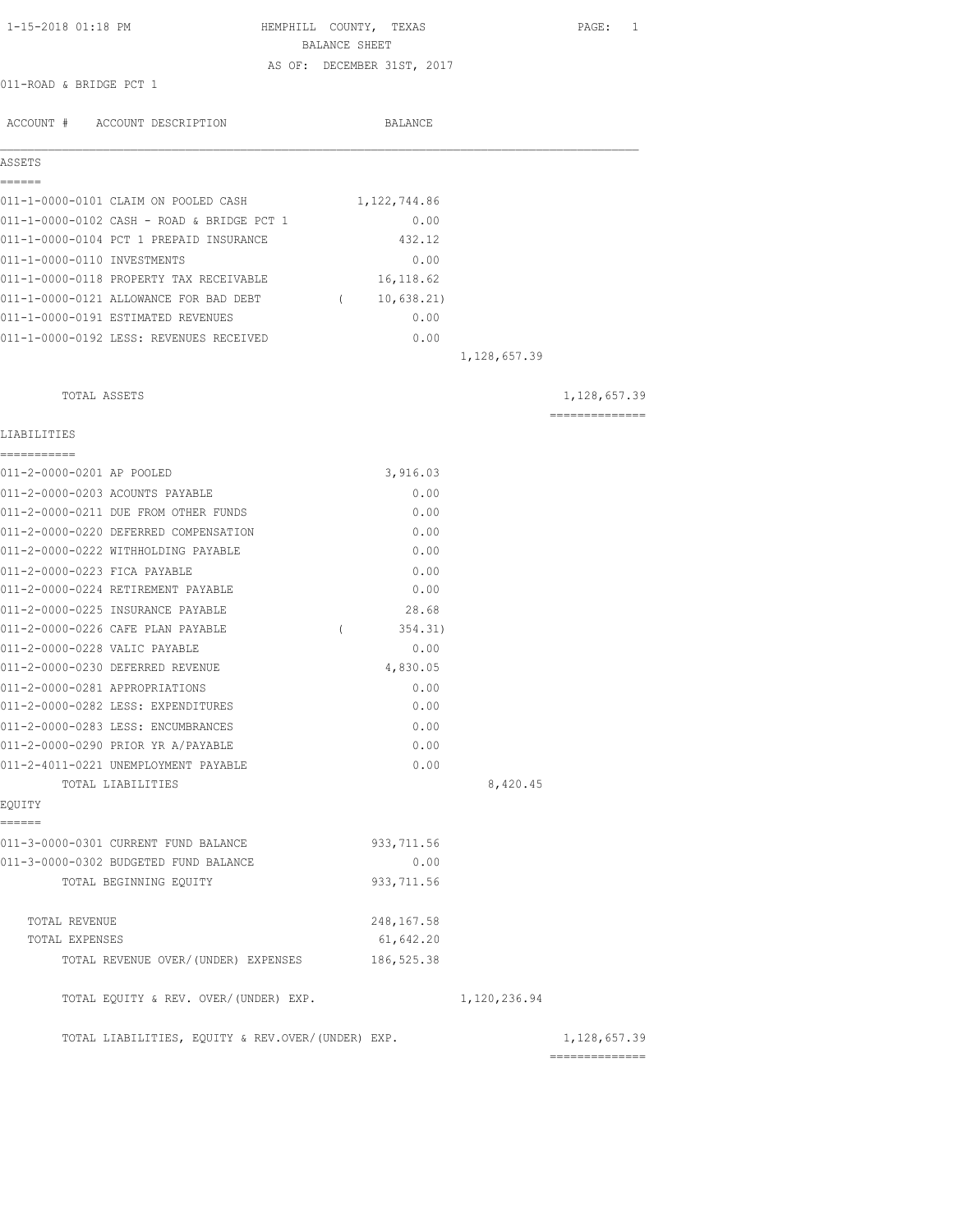| 1-15-2018 01:18 PM                                                           | HEMPHILL COUNTY, TEXAS     |              | PAGE: 1        |
|------------------------------------------------------------------------------|----------------------------|--------------|----------------|
|                                                                              | BALANCE SHEET              |              |                |
| 012-ROAD & BRIDGE PCT 2                                                      | AS OF: DECEMBER 31ST, 2017 |              |                |
|                                                                              |                            |              |                |
| ACCOUNT # ACCOUNT DESCRIPTION                                                | <b>BALANCE</b>             |              |                |
| ASSETS                                                                       |                            |              |                |
| ------                                                                       |                            |              |                |
| 012-1-0000-0101 CLAIM ON POOLED CASH                                         | 1,551,609.37               |              |                |
| 012-1-0000-0102 CASH - ROAD & BRIDGE PCT 2                                   | 0.00                       |              |                |
| 012-1-0000-0104 PCT 2 PREPAID INSURANCE                                      | 432.12                     |              |                |
| 012-1-0000-0110 INVESTMENTS<br>012-1-0000-0118 PROPERTY TAX RECEIVABLE       | 0.00                       |              |                |
|                                                                              | 17,095.51                  |              |                |
| 012-1-0000-0121 ALLOWANCE FOR BAD DEBT<br>012-1-0000-0191 ESTIMATED REVENUES | (11, 282.95)<br>0.00       |              |                |
| 012-1-0000-0192 LESS: REVENUES RECEIVED                                      | 0.00                       |              |                |
|                                                                              |                            | 1,557,854.05 |                |
|                                                                              |                            |              |                |
| TOTAL ASSETS                                                                 |                            |              | 1,557,854.05   |
| LIABILITIES                                                                  |                            |              | ============== |
| ------------                                                                 |                            |              |                |
| 012-2-0000-0201 AP POOLED<br>012-2-0000-0203 ACOUNTS PAYABLE                 | 6,430.13                   |              |                |
| 012-2-0000-0211 DUE FROM OTHER FUNDS                                         | 0.00<br>0.00               |              |                |
| 012-2-0000-0220 DEFERRED COMPENSATION                                        | 0.00                       |              |                |
| 012-2-0000-0222 WITHHOLDING PAYABLE                                          | 0.00                       |              |                |
| 012-2-0000-0223 FICA PAYABLE                                                 | 0.00                       |              |                |
| 012-2-0000-0224 RETIREMENT PAYABLE                                           | 0.00                       |              |                |
| 012-2-0000-0225 INSURANCE PAYABLE                                            | 22.70)<br>$\left($         |              |                |
| 012-2-0000-0226 CAFE PLAN PAYABLE                                            | 360.00                     |              |                |
| 012-2-0000-0227 LEVY PAYABLE                                                 | 598.00                     |              |                |
| 012-2-0000-0228 VAL DEF                                                      | 0.00                       |              |                |
| 012-2-0000-0230 DEFERRED REVENUE                                             | 5,122.78                   |              |                |
| 012-2-0000-0281 APPROPRIATIONS                                               | 0.00                       |              |                |
| 012-2-0000-0282 LESS: EXPENDITURES                                           | 0.00                       |              |                |
| 012-2-0000-0283 LESS: ENCUMBRANCES                                           | 0.00                       |              |                |
| 012-2-0000-0290 PRIOR YR A/PAYABLE                                           | 0.00                       |              |                |
| 012-2-4012-0221 UNEMPLOYMENT PAYABLE                                         | 0.00                       |              |                |
| TOTAL LIABILITIES                                                            |                            | 12,488.21    |                |
| EQUITY                                                                       |                            |              |                |
| ======                                                                       |                            |              |                |
| 012-3-0000-0301 CURRENT FUND BALANCE                                         | 1,339,881.88               |              |                |
| 012-3-0000-0302 BUDGETED FUND BALANCE                                        | 0.00                       |              |                |
| TOTAL BEGINNING EQUITY                                                       | 1,339,881.88               |              |                |
| TOTAL REVENUE                                                                | 263, 208.31                |              |                |
| TOTAL EXPENSES                                                               | 57,724.35                  |              |                |
| TOTAL REVENUE OVER/ (UNDER) EXPENSES                                         | 205, 483.96                |              |                |
| TOTAL EQUITY & REV. OVER/(UNDER) EXP.                                        |                            | 1,545,365.84 |                |
| TOTAL LIABILITIES, EQUITY & REV.OVER/(UNDER) EXP.                            |                            |              | 1,557,854.05   |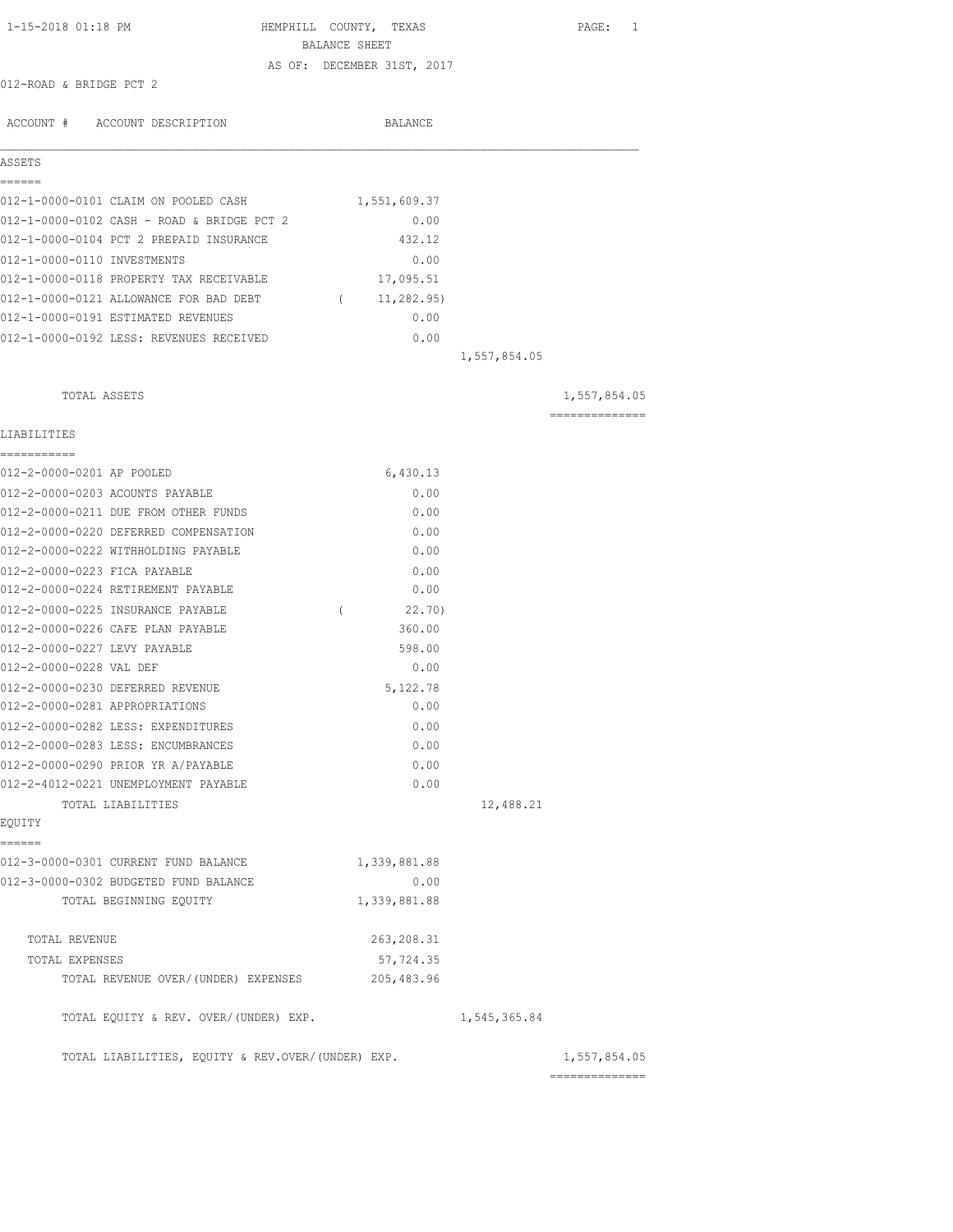| 1,612,157.29               |
|----------------------------|
| ==============             |
|                            |
|                            |
|                            |
|                            |
|                            |
|                            |
|                            |
|                            |
|                            |
|                            |
|                            |
|                            |
|                            |
|                            |
|                            |
|                            |
|                            |
|                            |
|                            |
|                            |
|                            |
|                            |
|                            |
|                            |
|                            |
|                            |
|                            |
|                            |
|                            |
|                            |
| 1,612,157.29               |
| 16, 157.01<br>1,596,000.28 |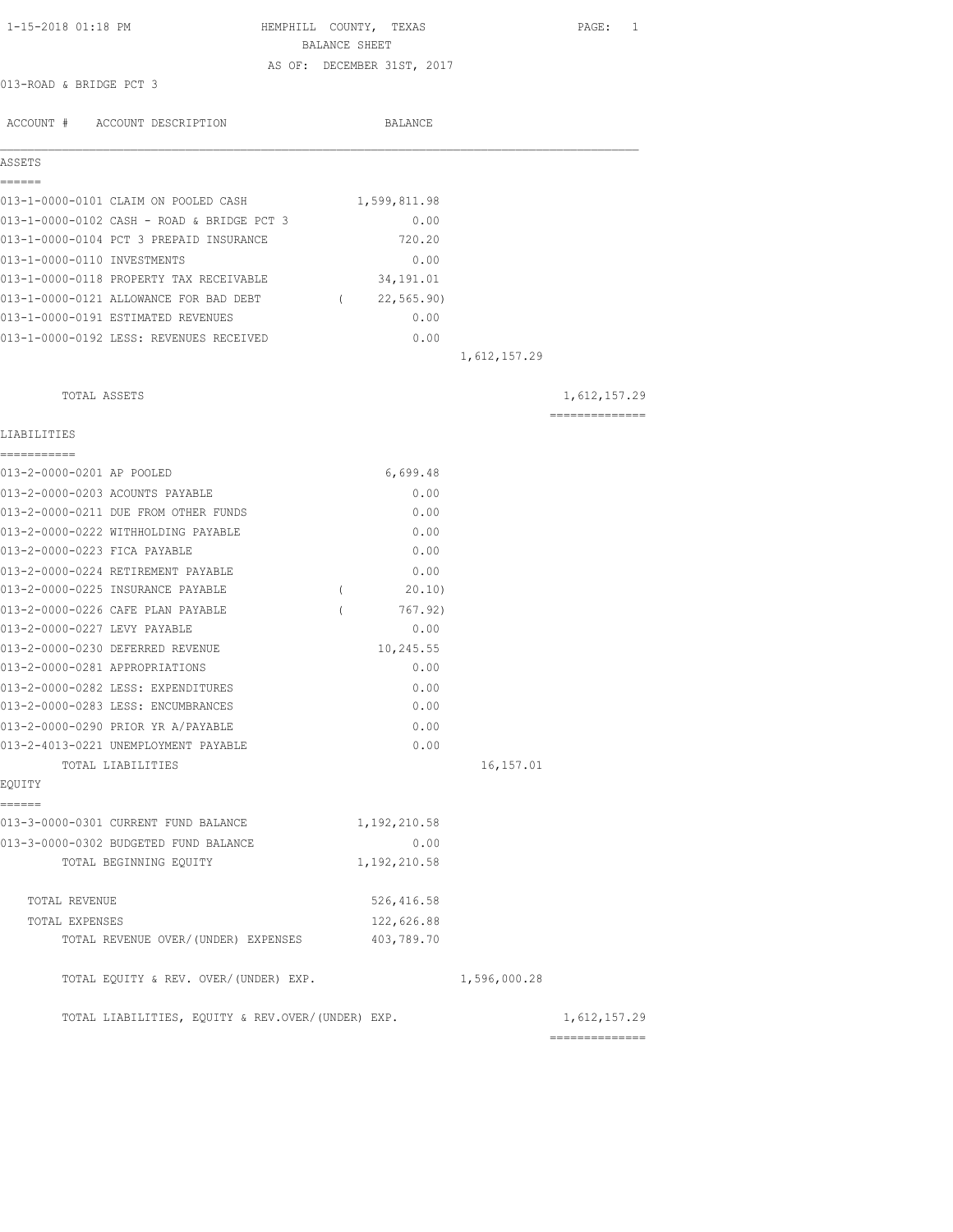| 1-15-2018 01:18 PM                                | HEMPHILL COUNTY, TEXAS<br>BALANCE SHEET |              | PAGE:<br>1     |
|---------------------------------------------------|-----------------------------------------|--------------|----------------|
|                                                   | AS OF: DECEMBER 31ST, 2017              |              |                |
| 014-ROAD & BRIDGE PCT 4                           |                                         |              |                |
|                                                   |                                         |              |                |
| ACCOUNT # ACCOUNT DESCRIPTION                     | BALANCE                                 |              |                |
|                                                   |                                         |              |                |
| ASSETS                                            |                                         |              |                |
| ======                                            |                                         |              |                |
| 014-1-0000-0101 CLAIM ON POOLED CASH              | 1,595,193.00                            |              |                |
| 014-1-0000-0102 CASH - ROAD & BRIDGE PCT 4        | 0.00                                    |              |                |
| 014-1-0000-0104 PCT 4 PREPAID INSURANCE           | 720.20                                  |              |                |
| 014-1-0000-0110 INVESTMENTS                       | 0.00                                    |              |                |
| 014-1-0000-0118 PROPERTY TAX RECEIVABLE           | 30,283.47                               |              |                |
| 014-1-0000-0121 ALLOWANCE FOR BAD DEBT            | (19, 986.94)                            |              |                |
| 014-1-0000-0191 ESTIMATED REVENUES                | 0.00                                    |              |                |
| 014-1-0000-0192 LESS: REVENUES RECEIVED           | 0.00                                    |              |                |
|                                                   |                                         | 1,606,209.73 |                |
|                                                   |                                         |              |                |
| TOTAL ASSETS                                      |                                         |              | 1,606,209.73   |
|                                                   |                                         |              | -------------- |
| LIABILITIES<br>===========                        |                                         |              |                |
| 014-2-0000-0201 AP POOLED                         | 8,185.84                                |              |                |
| 014-2-0000-0203 ACOUNTS PAYABLE                   | 0.00                                    |              |                |
| 014-2-0000-0211 DUE FROM OTHER FUNDS              | 0.00                                    |              |                |
| 014-2-0000-0222 WITHHOLDING PAYABLE               | 0.00                                    |              |                |
| 014-2-0000-0223 FICA PAYABLE                      | 0.00                                    |              |                |
| 014-2-0000-0224 RETIREMENT PAYABLE                | 0.00                                    |              |                |
| 014-2-0000-0225 INSURANCE PAYABLE                 | 55.41                                   |              |                |
| 014-2-0000-0226 CAFE PLAN PAYABLE                 | 0.00                                    |              |                |
| 014-2-0000-0227 LEVY PAYABLE                      | 0.00                                    |              |                |
| 014-2-0000-0230 DEFERRED REVENUE                  | 9,074.63                                |              |                |
| 014-2-0000-0281 APPROPRIATIONS                    | 0.00                                    |              |                |
| 014-2-0000-0282 LESS: EXPENDITURES                | 0.00                                    |              |                |
| 014-2-0000-0283 LESS: ENCUMBRANCES                | 0.00                                    |              |                |
| 014-2-0000-0290 PRIOR YR A/PAYABLE                | 0.00                                    |              |                |
| 014-2-4014-0221 UNEMPLOYMENT PAYABLE              | 0.00                                    |              |                |
| TOTAL LIABILITIES                                 |                                         | 17,315.88    |                |
| EQUITY                                            |                                         |              |                |
| ------                                            |                                         |              |                |
| 014-3-0000-0301 CURRENT FUND BALANCE              | 1,228,368.67                            |              |                |
| 014-3-0000-0302 BUDGETED FUND BALANCE             | 0.00                                    |              |                |
| TOTAL BEGINNING EOUITY                            | 1,228,368.67                            |              |                |
|                                                   |                                         |              |                |
| TOTAL REVENUE                                     | 474,340.68                              |              |                |
| TOTAL EXPENSES                                    | 113,815.50                              |              |                |
| TOTAL REVENUE OVER/(UNDER) EXPENSES               | 360, 525.18                             |              |                |
| TOTAL EQUITY & REV. OVER/(UNDER) EXP.             |                                         | 1,588,893.85 |                |
|                                                   |                                         |              |                |
| TOTAL LIABILITIES, EQUITY & REV.OVER/(UNDER) EXP. |                                         |              | 1,606,209.73   |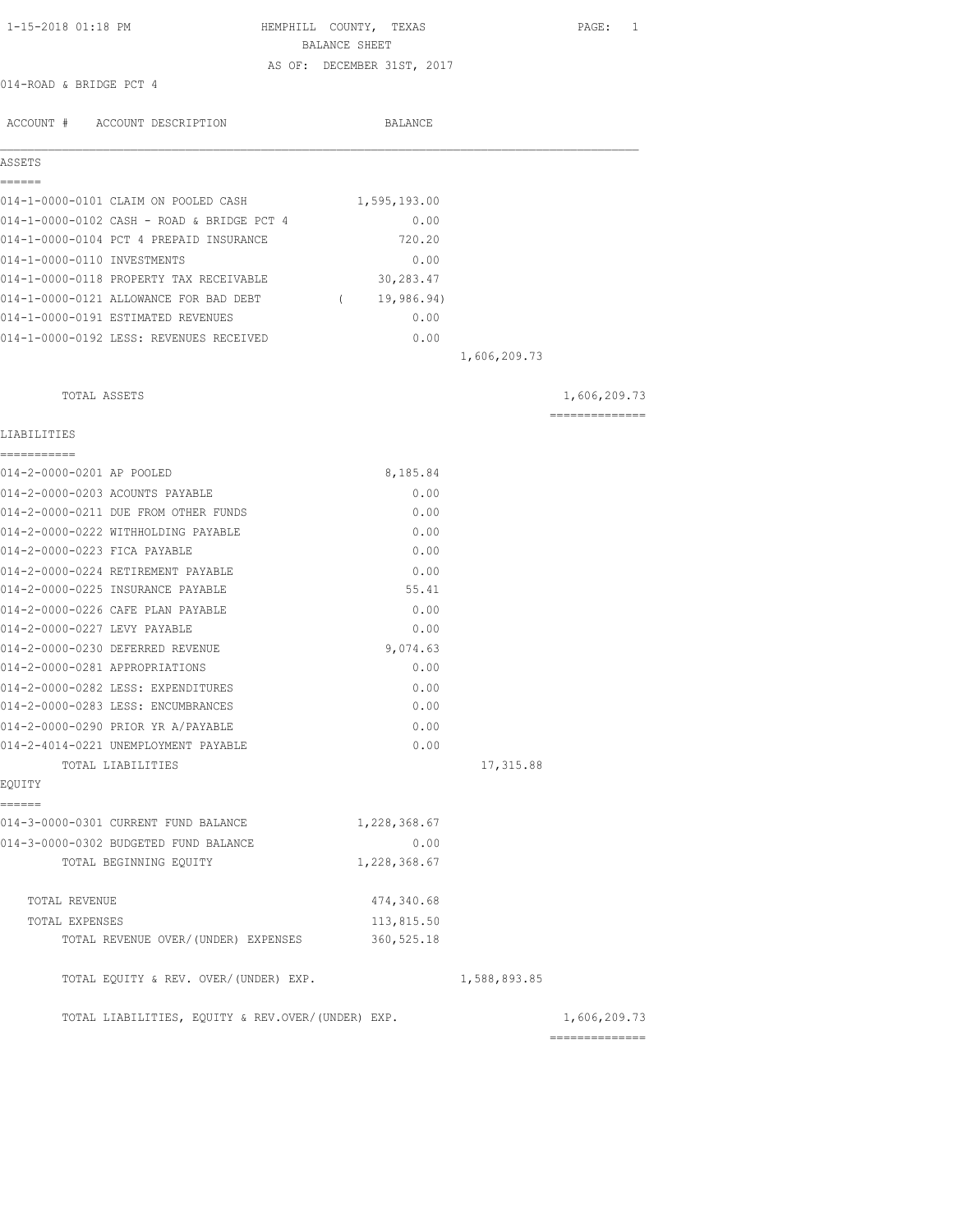| 1-15-2018 01:18 PM                                | HEMPHILL COUNTY, TEXAS<br>BALANCE SHEET | PAGE: 1        |
|---------------------------------------------------|-----------------------------------------|----------------|
|                                                   | AS OF: DECEMBER 31ST, 2017              |                |
| 022-CO RECORDS PRESERVATION                       |                                         |                |
| ACCOUNT # ACCOUNT DESCRIPTION                     | BALANCE                                 |                |
| ASSETS                                            |                                         |                |
| ======                                            |                                         |                |
| 022-1-0000-0101 CLAIM ON POOLED CASH              | 19,606.05                               |                |
| 022-1-0000-0102 CASH - COUNTY-RECORDS PRESERVA    | 0.00                                    |                |
| 022-1-0000-0191 ESTIMATED REVENUES                | 0.00                                    |                |
| 022-1-0000-0192 LESS: REVENUES RECEIVED           | 0.00                                    |                |
|                                                   | 19,606.05                               |                |
| TOTAL ASSETS                                      |                                         | 19,606.05      |
|                                                   |                                         | ============== |
| LIABILITIES<br>===========                        |                                         |                |
| 022-2-0000-0201 AP POOLED                         | 0.00                                    |                |
| 022-2-0000-0203 ACOUNTS PAYABLE                   | 0.00                                    |                |
| 022-2-0000-0222 PAYROLL W/H PAYABLE               | 0.00                                    |                |
| 022-2-0000-0223 PAYROLL FICA PAYABLE              | 0.00                                    |                |
| 022-2-0000-0224 PAYROLL RETIREMENT PAYABLE        | 0.00                                    |                |
| 022-2-0000-0225 PAYROLL INSURANCE PAYABLE         | 0.00                                    |                |
| 022-2-0000-0281 APPROPRIATIONS                    | 0.00                                    |                |
| 022-2-0000-0282 LESS: EXPENDITURES                | 0.00                                    |                |
| 022-2-0000-0283 LESS: ENCUMBRANCES                | 0.00                                    |                |
| 022-2-0000-0290 PRIOR YR A/PAYABLE                | 0.00                                    |                |
| TOTAL LIABILITIES                                 |                                         | 0.00           |
| EQUITY                                            |                                         |                |
| ======                                            |                                         |                |
| 022-3-0000-0301 CURRENT FUND BALANCE              | 19,365.59                               |                |
| 022-3-0000-0302 BUDGETED FUND BALANCE             | 0.00                                    |                |
| TOTAL BEGINNING EQUITY                            | 19,365.59                               |                |
| TOTAL REVENUE                                     | 240.46                                  |                |
| TOTAL EXPENSES                                    | 0.00                                    |                |
| TOTAL REVENUE OVER/(UNDER) EXPENSES               | 240.46                                  |                |
| TOTAL EQUITY & REV. OVER/(UNDER) EXP.             | 19,606.05                               |                |
| TOTAL LIABILITIES, EQUITY & REV.OVER/(UNDER) EXP. |                                         | 19,606.05      |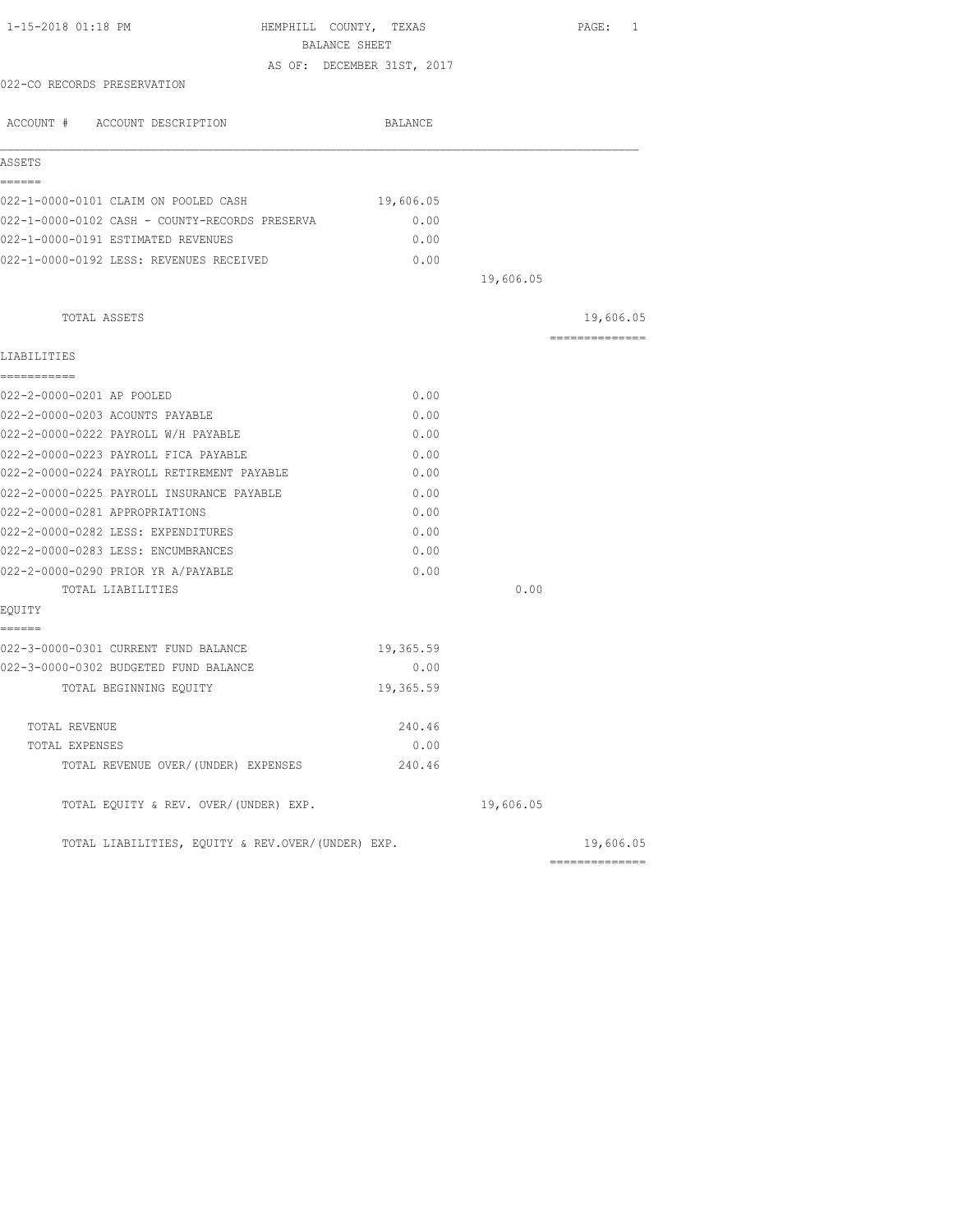| 1-15-2018 01:18 PM                                | HEMPHILL COUNTY, TEXAS     |        |          | PAGE: 1                                                                                                                                                                                                                                                                                                                                                                                                                                                                                |
|---------------------------------------------------|----------------------------|--------|----------|----------------------------------------------------------------------------------------------------------------------------------------------------------------------------------------------------------------------------------------------------------------------------------------------------------------------------------------------------------------------------------------------------------------------------------------------------------------------------------------|
|                                                   | BALANCE SHEET              |        |          |                                                                                                                                                                                                                                                                                                                                                                                                                                                                                        |
|                                                   | AS OF: DECEMBER 31ST, 2017 |        |          |                                                                                                                                                                                                                                                                                                                                                                                                                                                                                        |
| 023-CLK'S RECORDS PRESERVE                        |                            |        |          |                                                                                                                                                                                                                                                                                                                                                                                                                                                                                        |
| ACCOUNT # ACCOUNT DESCRIPTION                     | BALANCE                    |        |          |                                                                                                                                                                                                                                                                                                                                                                                                                                                                                        |
| ASSETS                                            |                            |        |          |                                                                                                                                                                                                                                                                                                                                                                                                                                                                                        |
| ======                                            |                            |        |          |                                                                                                                                                                                                                                                                                                                                                                                                                                                                                        |
| 023-1-0000-0101 CLAIM ON POOLED CASH              | 5,106.71                   |        |          |                                                                                                                                                                                                                                                                                                                                                                                                                                                                                        |
| 023-1-0000-0102 CASH-CLK'S RECORD PRESERVATION    |                            | 0.00   |          |                                                                                                                                                                                                                                                                                                                                                                                                                                                                                        |
| 023-1-0000-0191 ESTIMATED REVENUES                |                            | 0.00   |          |                                                                                                                                                                                                                                                                                                                                                                                                                                                                                        |
| 023-1-0000-0192 LESS: REVENUES RECEIVED           |                            | 0.00   |          |                                                                                                                                                                                                                                                                                                                                                                                                                                                                                        |
|                                                   |                            |        | 5,106.71 |                                                                                                                                                                                                                                                                                                                                                                                                                                                                                        |
| TOTAL ASSETS                                      |                            |        |          | 5,106.71                                                                                                                                                                                                                                                                                                                                                                                                                                                                               |
|                                                   |                            |        |          | $\begin{array}{cccccccccccccc} \multicolumn{2}{c}{} & \multicolumn{2}{c}{} & \multicolumn{2}{c}{} & \multicolumn{2}{c}{} & \multicolumn{2}{c}{} & \multicolumn{2}{c}{} & \multicolumn{2}{c}{} & \multicolumn{2}{c}{} & \multicolumn{2}{c}{} & \multicolumn{2}{c}{} & \multicolumn{2}{c}{} & \multicolumn{2}{c}{} & \multicolumn{2}{c}{} & \multicolumn{2}{c}{} & \multicolumn{2}{c}{} & \multicolumn{2}{c}{} & \multicolumn{2}{c}{} & \multicolumn{2}{c}{} & \multicolumn{2}{c}{} & \$ |
| LIABILITIES<br>===========                        |                            |        |          |                                                                                                                                                                                                                                                                                                                                                                                                                                                                                        |
| 023-2-0000-0201 AP POOLED                         |                            | 0.00   |          |                                                                                                                                                                                                                                                                                                                                                                                                                                                                                        |
| 023-2-0000-0203 ACOUNTS PAYABLE                   |                            | 0.00   |          |                                                                                                                                                                                                                                                                                                                                                                                                                                                                                        |
| 023-2-0000-0222 WITHHOLDING PAYABLE               |                            | 0.00   |          |                                                                                                                                                                                                                                                                                                                                                                                                                                                                                        |
| 023-2-0000-0223 FICA PAYABLE                      |                            | 0.00   |          |                                                                                                                                                                                                                                                                                                                                                                                                                                                                                        |
| 023-2-0000-0224 PAYROLL RETIREMENT PAYABLE        |                            | 0.00   |          |                                                                                                                                                                                                                                                                                                                                                                                                                                                                                        |
| 023-2-0000-0225 PAYROLL INSURANCE PAYABLE         |                            | 0.00   |          |                                                                                                                                                                                                                                                                                                                                                                                                                                                                                        |
| 023-2-0000-0281 APPROPRIATIONS                    |                            | 0.00   |          |                                                                                                                                                                                                                                                                                                                                                                                                                                                                                        |
| 023-2-0000-0282 LESS: EXPENDITURES                |                            | 0.00   |          |                                                                                                                                                                                                                                                                                                                                                                                                                                                                                        |
| 023-2-0000-0283 LESS: ENCUMBRANCES                |                            | 0.00   |          |                                                                                                                                                                                                                                                                                                                                                                                                                                                                                        |
| 023-2-0000-0290 PRIOR YR A/PAYABLE                |                            | 0.00   |          |                                                                                                                                                                                                                                                                                                                                                                                                                                                                                        |
| TOTAL LIABILITIES                                 |                            |        | 0.00     |                                                                                                                                                                                                                                                                                                                                                                                                                                                                                        |
| EQUITY                                            |                            |        |          |                                                                                                                                                                                                                                                                                                                                                                                                                                                                                        |
| ======                                            |                            |        |          |                                                                                                                                                                                                                                                                                                                                                                                                                                                                                        |
| 023-3-0000-0301 CURRENT FUND BALANCE              | 4,910.02                   |        |          |                                                                                                                                                                                                                                                                                                                                                                                                                                                                                        |
| 023-3-0000-0302 BUDGETED FUND BALANCE             |                            | 0.00   |          |                                                                                                                                                                                                                                                                                                                                                                                                                                                                                        |
| TOTAL BEGINNING EOUITY                            | 4,910.02                   |        |          |                                                                                                                                                                                                                                                                                                                                                                                                                                                                                        |
| TOTAL REVENUE                                     |                            | 196.69 |          |                                                                                                                                                                                                                                                                                                                                                                                                                                                                                        |
| TOTAL EXPENSES                                    |                            | 0.00   |          |                                                                                                                                                                                                                                                                                                                                                                                                                                                                                        |
| TOTAL REVENUE OVER/(UNDER) EXPENSES               |                            | 196.69 |          |                                                                                                                                                                                                                                                                                                                                                                                                                                                                                        |
| TOTAL EQUITY & REV. OVER/(UNDER) EXP.             |                            |        | 5,106.71 |                                                                                                                                                                                                                                                                                                                                                                                                                                                                                        |
| TOTAL LIABILITIES, EQUITY & REV.OVER/(UNDER) EXP. |                            |        |          | 5,106.71                                                                                                                                                                                                                                                                                                                                                                                                                                                                               |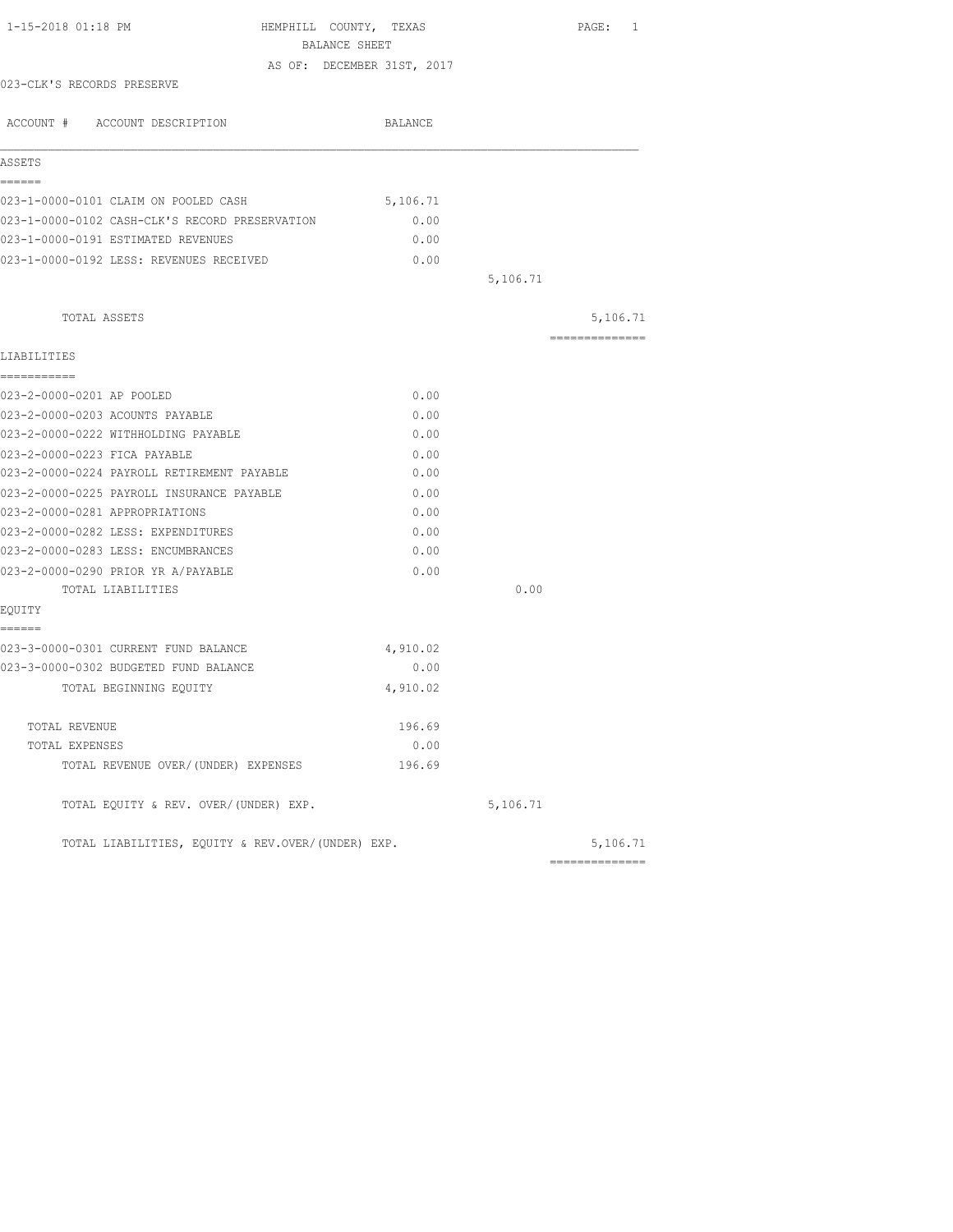| 1-15-2018 01:18 PM                                | HEMPHILL COUNTY, TEXAS     |          | PAGE: 1        |
|---------------------------------------------------|----------------------------|----------|----------------|
|                                                   | BALANCE SHEET              |          |                |
|                                                   | AS OF: DECEMBER 31ST, 2017 |          |                |
| 024-JUSTICE COURT TECH FUND                       |                            |          |                |
| ACCOUNT # ACCOUNT DESCRIPTION                     | BALANCE                    |          |                |
| ASSETS                                            |                            |          |                |
| ------                                            |                            |          |                |
| 024-1-0000-0101 CLAIM ON POOLED CASH              | 6,237.38                   |          |                |
| 024-1-0000-0102 CASH -TECH FUND                   | 0.00                       |          |                |
| 024-1-0000-0191 ESTIMATED REVENUES                | 0.00                       |          |                |
| 024-1-0000-0192 LESS: REVENUES RECEIVED           | 0.00                       |          |                |
|                                                   |                            | 6,237.38 |                |
| TOTAL ASSETS                                      |                            |          | 6,237.38       |
| LIABILITIES                                       |                            |          | ============== |
| ===========                                       |                            |          |                |
| 024-2-0000-0201 AP POOLED                         | 0.00                       |          |                |
| 024-2-0000-0203 ACCOUNTS PAYABLE                  | 0.00                       |          |                |
| 024-2-0000-0222 PAYROLL W/H PAYABLE               | 0.00                       |          |                |
| 024-2-0000-0223 PAYROLL FICA PAYABLE              | 0.00                       |          |                |
| 024-2-0000-0224 PAYROLL RETIREMENT PAYABLE        | 0.00                       |          |                |
| 024-2-0000-0225 PAYROLL INSURANCE PAYABLE         | 0.00                       |          |                |
| 024-2-0000-0281 APPROPRIATIONS                    | 0.00                       |          |                |
| 024-2-0000-0282 LESS: EXPENDITURES                | 0.00                       |          |                |
| 024-2-0000-0283 LESS: ENCUMBRANCES                | 0.00                       |          |                |
| 024-2-0000-0290 PRIOR YR A/PAYABLE                | 0.00                       |          |                |
| TOTAL LIABILITIES                                 |                            | 0.00     |                |
| EQUITY                                            |                            |          |                |
| ======                                            |                            |          |                |
| 024-3-0000-0301 CURRENT FUND BALANCE              | 5,618.88                   |          |                |
| 024-3-0000-0302 BUDGETED FUND BALANCE             | 0.00                       |          |                |
| TOTAL BEGINNING EQUITY                            | 5,618.88                   |          |                |
| TOTAL REVENUE                                     | 618.50                     |          |                |
| TOTAL EXPENSES                                    | 0.00                       |          |                |
| TOTAL REVENUE OVER/(UNDER) EXPENSES               | 618.50                     |          |                |
| TOTAL EQUITY & REV. OVER/(UNDER) EXP.             |                            | 6,237.38 |                |
| TOTAL LIABILITIES, EOUITY & REV.OVER/(UNDER) EXP. |                            |          | 6,237.38       |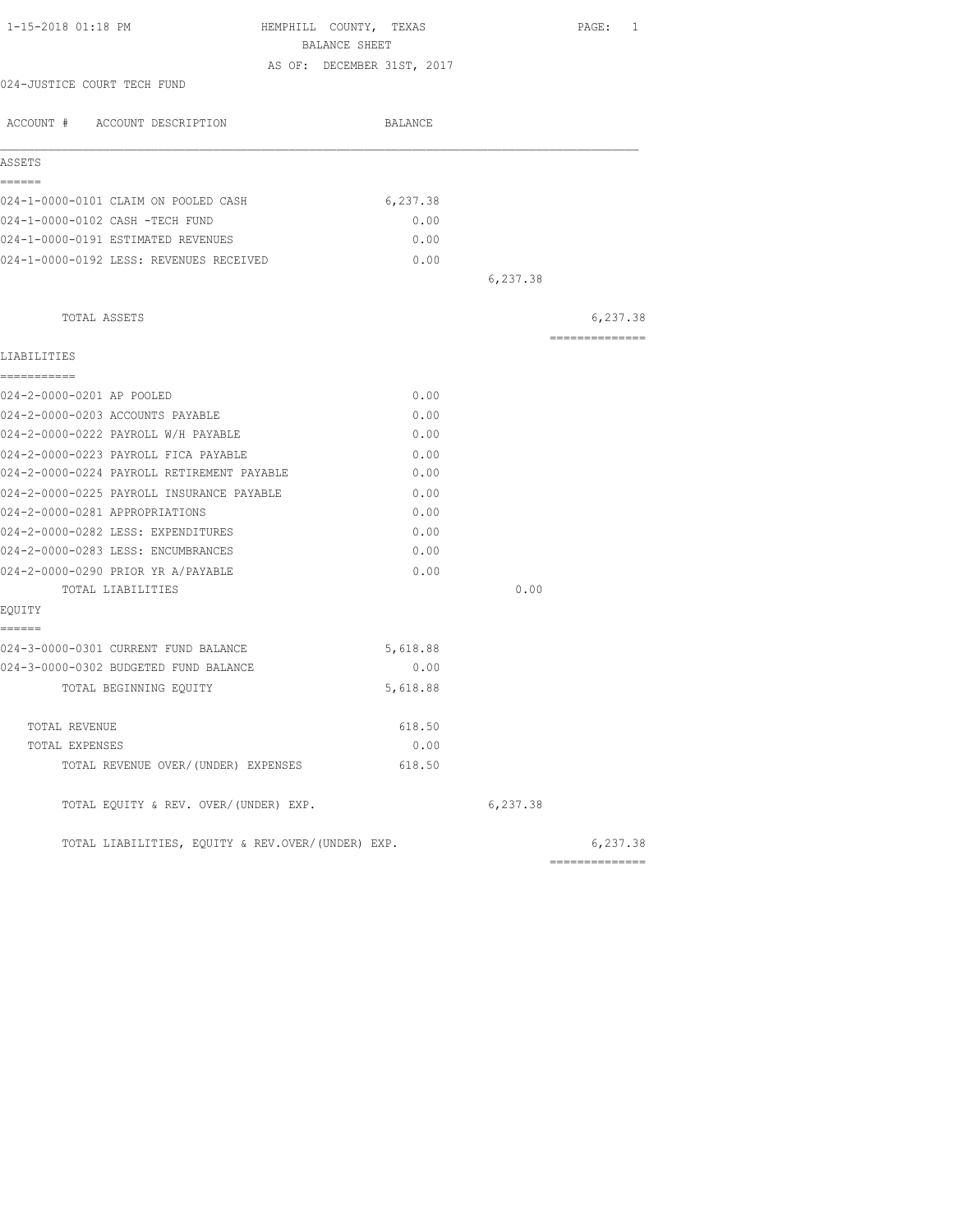| 1-15-2018 01:18 PM                                | HEMPHILL COUNTY, TEXAS     | PAGE: 1                                                                                                                                                                                                                                                                                                                                                                                                                                                                                |
|---------------------------------------------------|----------------------------|----------------------------------------------------------------------------------------------------------------------------------------------------------------------------------------------------------------------------------------------------------------------------------------------------------------------------------------------------------------------------------------------------------------------------------------------------------------------------------------|
|                                                   | BALANCE SHEET              |                                                                                                                                                                                                                                                                                                                                                                                                                                                                                        |
|                                                   | AS OF: DECEMBER 31ST, 2017 |                                                                                                                                                                                                                                                                                                                                                                                                                                                                                        |
| 026-CLERK'S TECH FUND                             |                            |                                                                                                                                                                                                                                                                                                                                                                                                                                                                                        |
|                                                   |                            |                                                                                                                                                                                                                                                                                                                                                                                                                                                                                        |
| ACCOUNT # ACCOUNT DESCRIPTION                     | BALANCE                    |                                                                                                                                                                                                                                                                                                                                                                                                                                                                                        |
| ASSETS                                            |                            |                                                                                                                                                                                                                                                                                                                                                                                                                                                                                        |
| ======                                            |                            |                                                                                                                                                                                                                                                                                                                                                                                                                                                                                        |
| 026-1-0000-0101 CLAIM ON POOLED CASH              | 295.72                     |                                                                                                                                                                                                                                                                                                                                                                                                                                                                                        |
| 026-1-0000-0102 CASH-CLERK'S TECH FUND            | 0.00                       |                                                                                                                                                                                                                                                                                                                                                                                                                                                                                        |
|                                                   |                            | 295.72                                                                                                                                                                                                                                                                                                                                                                                                                                                                                 |
|                                                   |                            |                                                                                                                                                                                                                                                                                                                                                                                                                                                                                        |
| TOTAL ASSETS                                      |                            | 295.72                                                                                                                                                                                                                                                                                                                                                                                                                                                                                 |
|                                                   |                            | $\begin{array}{cccccccccc} \multicolumn{2}{c}{} & \multicolumn{2}{c}{} & \multicolumn{2}{c}{} & \multicolumn{2}{c}{} & \multicolumn{2}{c}{} & \multicolumn{2}{c}{} & \multicolumn{2}{c}{} & \multicolumn{2}{c}{} & \multicolumn{2}{c}{} & \multicolumn{2}{c}{} & \multicolumn{2}{c}{} & \multicolumn{2}{c}{} & \multicolumn{2}{c}{} & \multicolumn{2}{c}{} & \multicolumn{2}{c}{} & \multicolumn{2}{c}{} & \multicolumn{2}{c}{} & \multicolumn{2}{c}{} & \multicolumn{2}{c}{} & \mult$ |
| LIABILITIES                                       |                            |                                                                                                                                                                                                                                                                                                                                                                                                                                                                                        |
| -----------                                       |                            |                                                                                                                                                                                                                                                                                                                                                                                                                                                                                        |
| 026-2-0000-0201 AP POOLED                         | 0.00                       |                                                                                                                                                                                                                                                                                                                                                                                                                                                                                        |
| 026-2-0000-0203 ACCOUNTS PAYABLE                  | 0.00                       |                                                                                                                                                                                                                                                                                                                                                                                                                                                                                        |
| TOTAL LIABILITIES                                 |                            | 0.00                                                                                                                                                                                                                                                                                                                                                                                                                                                                                   |
| EOUITY                                            |                            |                                                                                                                                                                                                                                                                                                                                                                                                                                                                                        |
| ======                                            |                            |                                                                                                                                                                                                                                                                                                                                                                                                                                                                                        |
| 026-3-0000-0301 CURRENT FUND BALANCE              | 0.00                       |                                                                                                                                                                                                                                                                                                                                                                                                                                                                                        |
| TOTAL BEGINNING EQUITY                            | 0.00                       |                                                                                                                                                                                                                                                                                                                                                                                                                                                                                        |
| TOTAL REVENUE                                     | 295.72                     |                                                                                                                                                                                                                                                                                                                                                                                                                                                                                        |
| TOTAL EXPENSES                                    | 0.00                       |                                                                                                                                                                                                                                                                                                                                                                                                                                                                                        |
| TOTAL REVENUE OVER/(UNDER) EXPENSES               | 295.72                     |                                                                                                                                                                                                                                                                                                                                                                                                                                                                                        |
|                                                   |                            |                                                                                                                                                                                                                                                                                                                                                                                                                                                                                        |
| TOTAL EQUITY & REV. OVER/(UNDER) EXP.             |                            | 295.72                                                                                                                                                                                                                                                                                                                                                                                                                                                                                 |
| TOTAL LIABILITIES, EQUITY & REV.OVER/(UNDER) EXP. |                            | 295.72                                                                                                                                                                                                                                                                                                                                                                                                                                                                                 |
|                                                   |                            | --------------                                                                                                                                                                                                                                                                                                                                                                                                                                                                         |
|                                                   |                            |                                                                                                                                                                                                                                                                                                                                                                                                                                                                                        |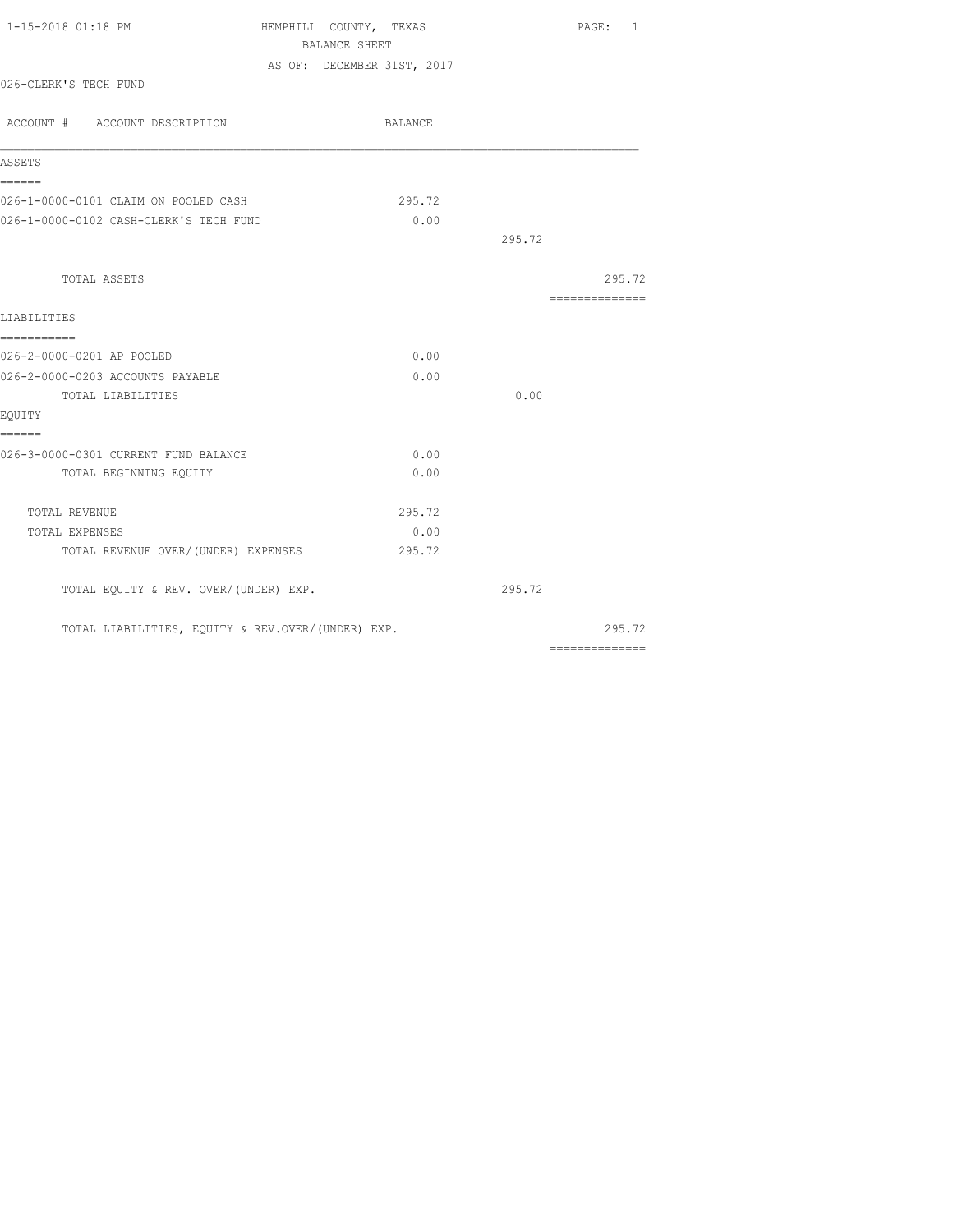| 1-15-2018 01:18 PM                                | HEMPHILL COUNTY, TEXAS     | PAGE: 1        |
|---------------------------------------------------|----------------------------|----------------|
|                                                   | <b>BALANCE SHEET</b>       |                |
|                                                   | AS OF: DECEMBER 31ST, 2017 |                |
| 029-PRETRIAL INTERVENTION FUN                     |                            |                |
| ACCOUNT # ACCOUNT DESCRIPTION                     | BALANCE                    |                |
| ASSETS                                            |                            |                |
| ------                                            |                            |                |
| 029-1-0000-0101 CLAIM ON POOLED CASH              | 1,500.00                   |                |
| 029-1-0000-0102 CASH -PRETRIAL INTERVENTION       | 0.00                       |                |
| 029-1-0000-0191 ESTIMATED REVENUES                | 0.00                       |                |
| 029-1-0000-0192 LESS: REVENUES RECEIVED           | 0.00                       |                |
|                                                   |                            | 1,500.00       |
| TOTAL ASSETS                                      |                            | 1,500.00       |
| LIABILITIES                                       |                            | ============== |
| -----------                                       |                            |                |
| 029-2-0000-0201 AP POOLED                         | 0.00                       |                |
| 029-2-0000-0203 ACCOUNTS PAYABLE                  | 0.00                       |                |
| 029-2-0000-0281 APPROPRIATIONS                    | 0.00                       |                |
| 029-2-0000-0282 LESS: EXPENDITURES                | 0.00                       |                |
| 029-2-0000-0283 LESS: ENCUMBRANCES                | 0.00                       |                |
| 029-2-0000-0290 PRIOR YR A/PAYABLE                | 0.00                       |                |
| TOTAL LIABILITIES                                 |                            | 0.00           |
| EOUITY                                            |                            |                |
| ------<br>029-3-0000-0301 CURRENT FUND BALANCE    | 500.00                     |                |
| 029-3-0000-0302 BUDGETED FUND BALANCE             | 0.00                       |                |
| TOTAL BEGINNING EQUITY                            | 500.00                     |                |
| TOTAL REVENUE                                     | 1,000.00                   |                |
| TOTAL EXPENSES                                    | 0.00                       |                |
| TOTAL REVENUE OVER/(UNDER) EXPENSES               | 1,000.00                   |                |
| TOTAL EQUITY & REV. OVER/(UNDER) EXP.             |                            | 1,500.00       |
| TOTAL LIABILITIES, EQUITY & REV.OVER/(UNDER) EXP. |                            | 1,500.00       |
|                                                   |                            |                |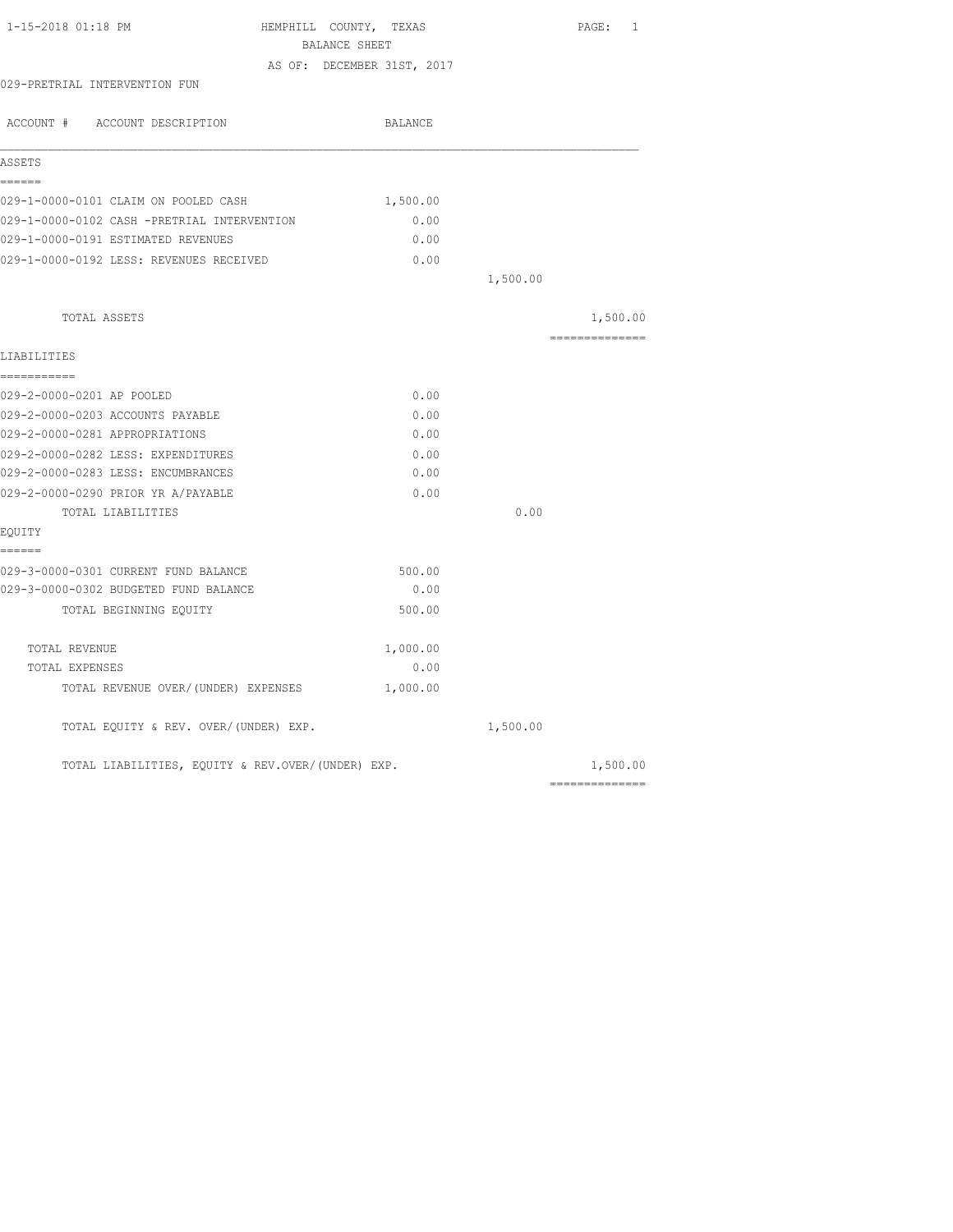| 1-15-2018 01:18 PM                                | HEMPHILL COUNTY, TEXAS<br>BALANCE SHEET | PAGE: 1                      |
|---------------------------------------------------|-----------------------------------------|------------------------------|
|                                                   | AS OF: DECEMBER 31ST, 2017              |                              |
| 032-CHK COLLECTION/CO ATTY                        |                                         |                              |
| ACCOUNT # ACCOUNT DESCRIPTION                     | BALANCE                                 |                              |
| ASSETS                                            |                                         |                              |
| ------<br>032-1-0000-0101 CLAIM ON POOLED CASH    | 17,810.88                               |                              |
| 032-1-0000-0102 CASH - CHECK COLLECTION/CO ATT    | 0.00                                    |                              |
| 032-1-0000-0103 PETTY CASH                        | 0.00                                    |                              |
| 032-1-0000-0105 PETTY CASH-CO ATTY                | 100.00                                  |                              |
| 032-1-0000-0191 ESTIMATED REVENUES                | 0.00                                    |                              |
| 032-1-0000-0192 LESS: REVENUES RECEIVED           | 0.00                                    |                              |
|                                                   |                                         | 17,910.88                    |
| TOTAL ASSETS                                      |                                         | 17,910.88                    |
| LIABILITIES                                       |                                         | ==============               |
| ===========<br>032-2-0000-0201 AP POOLED          | 0.00                                    |                              |
| 032-2-0000-0203 ACCOUNTS PAYABLE                  | 0.00                                    |                              |
| 032-2-0000-0281 APPROPRIATIONS                    | 0.00                                    |                              |
| 032-2-0000-0282 LESS: EXPENDITURES                | 0.00                                    |                              |
| 032-2-0000-0283 LESS: ENCUMBRANCES                | 0.00                                    |                              |
| 032-2-0000-0290 PRIOR YR A/PAYABLE                | 0.00                                    |                              |
| TOTAL LIABILITIES                                 |                                         | 0.00                         |
| EQUITY                                            |                                         |                              |
| ======<br>032-3-0000-0301 CURRENT FUND BALANCE    | 17,805.88                               |                              |
| 032-3-0000-0302 BUDGETED FUND BALANCE             | 0.00                                    |                              |
| TOTAL BEGINNING EOUITY                            | 17,805.88                               |                              |
| TOTAL REVENUE                                     | 105.00                                  |                              |
| TOTAL EXPENSES                                    | 0.00                                    |                              |
| TOTAL REVENUE OVER/(UNDER) EXPENSES               | 105.00                                  |                              |
| TOTAL EQUITY & REV. OVER/(UNDER) EXP.             |                                         | 17,910.88                    |
| TOTAL LIABILITIES, EQUITY & REV.OVER/(UNDER) EXP. |                                         | 17,910.88<br>--------------- |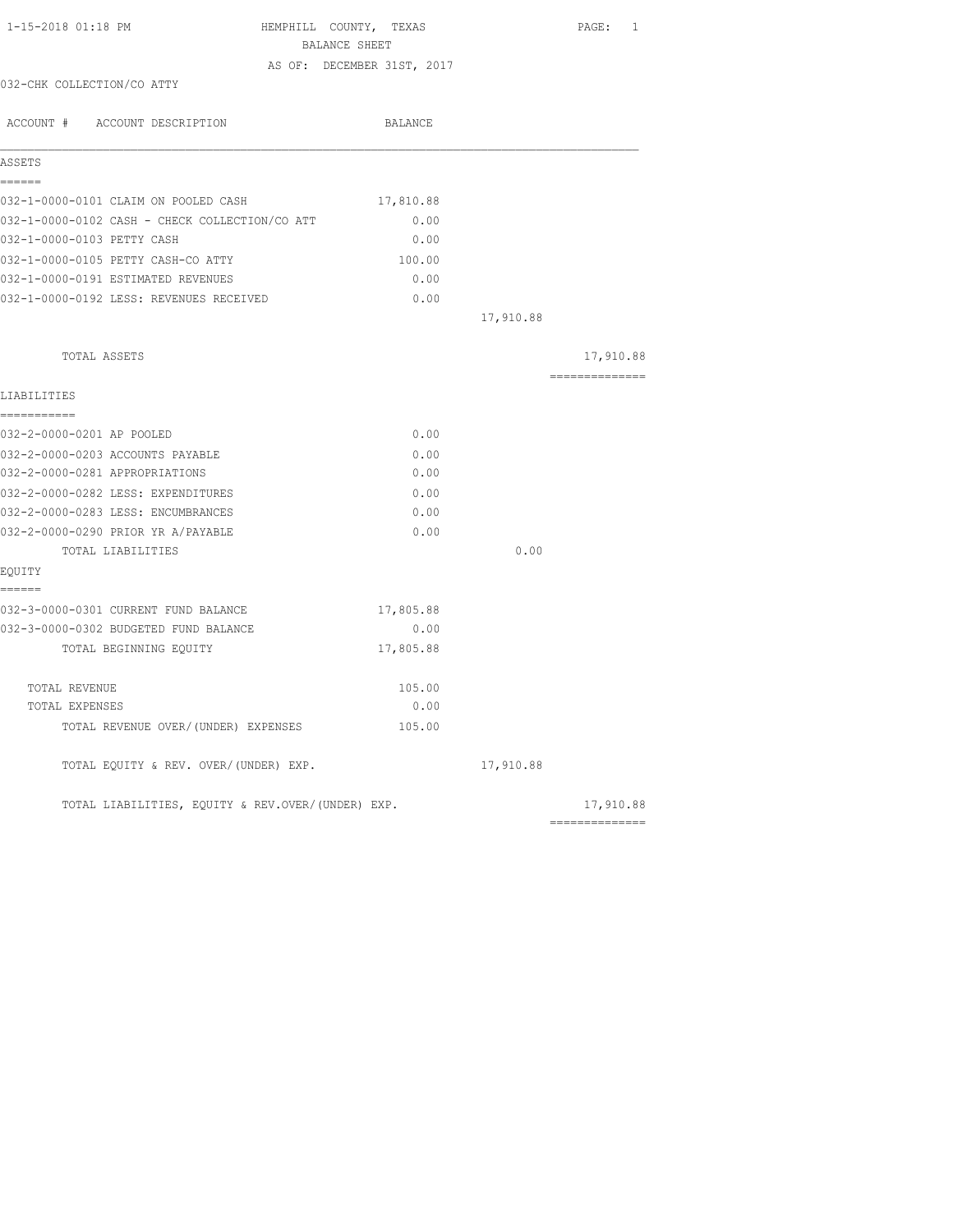| 1-15-2018 01:18 PM                                | HEMPHILL COUNTY, TEXAS<br>BALANCE SHEET |          | PAGE: 1                     |
|---------------------------------------------------|-----------------------------------------|----------|-----------------------------|
|                                                   | AS OF: DECEMBER 31ST, 2017              |          |                             |
| 036-ANNUAL LEOSE/LAW                              |                                         |          |                             |
| ACCOUNT # ACCOUNT DESCRIPTION                     | BALANCE                                 |          |                             |
| ASSETS                                            |                                         |          |                             |
| ======<br>036-1-0000-0101 CLAIM ON POOLED CASH    | 9,080.70                                |          |                             |
| 036-1-0000-0102 CASH - ANNUAL LEOSE/LAW           | 0.00                                    |          |                             |
| 036-1-0000-0191 ESTIMATED REVENUES                | 0.00                                    |          |                             |
| 036-1-0000-0192 LESS: REVENUES RECEIVED           | 0.00                                    |          |                             |
|                                                   |                                         | 9,080.70 |                             |
| TOTAL ASSETS                                      |                                         |          | 9,080.70                    |
| LIABILITIES                                       |                                         |          | .                           |
| ===========                                       |                                         |          |                             |
| 036-2-0000-0201 AP POOLED                         | 0.00                                    |          |                             |
| 036-2-0000-0203 ACOUNTS PAYABLE                   | 0.00                                    |          |                             |
| 036-2-0000-0222 PAYROLL W/H PAYABLE               | 0.00                                    |          |                             |
| 036-2-0000-0223 PAYROLL FICA PAYABLE              | 0.00                                    |          |                             |
| 036-2-0000-0224 PAYROLL RETIREMENT PAYABLE        | 0.00                                    |          |                             |
| 036-2-0000-0225 PAYROLL INSURANCE PAYABLE         | 0.00                                    |          |                             |
| 036-2-0000-0281 APPROPRIATIONS                    | 0.00                                    |          |                             |
| 036-2-0000-0282 LESS: EXPENDITURES                | 0.00                                    |          |                             |
| 036-2-0000-0283 LESS: ENCUMBRANCES                | 0.00                                    |          |                             |
| 036-2-0000-0290 PRIOR YR A/PAYABLE                | 0.00                                    |          |                             |
| TOTAL LIABILITIES                                 |                                         | 0.00     |                             |
| EQUITY<br>======                                  |                                         |          |                             |
| 036-3-0000-0301 CURRENT FUND BALANCE              | 9,080.70                                |          |                             |
| 036-3-0000-0302 BUDGETED FUND BALANCE             | 0.00                                    |          |                             |
| TOTAL BEGINNING EQUITY                            | 9,080.70                                |          |                             |
| TOTAL REVENUE                                     | 0.00                                    |          |                             |
| TOTAL EXPENSES                                    | 0.00                                    |          |                             |
| TOTAL REVENUE OVER/(UNDER) EXPENSES               | 0.00                                    |          |                             |
| TOTAL EQUITY & REV. OVER/(UNDER) EXP.             |                                         | 9,080.70 |                             |
| TOTAL LIABILITIES, EQUITY & REV.OVER/(UNDER) EXP. |                                         |          | 9,080.70<br>--------------- |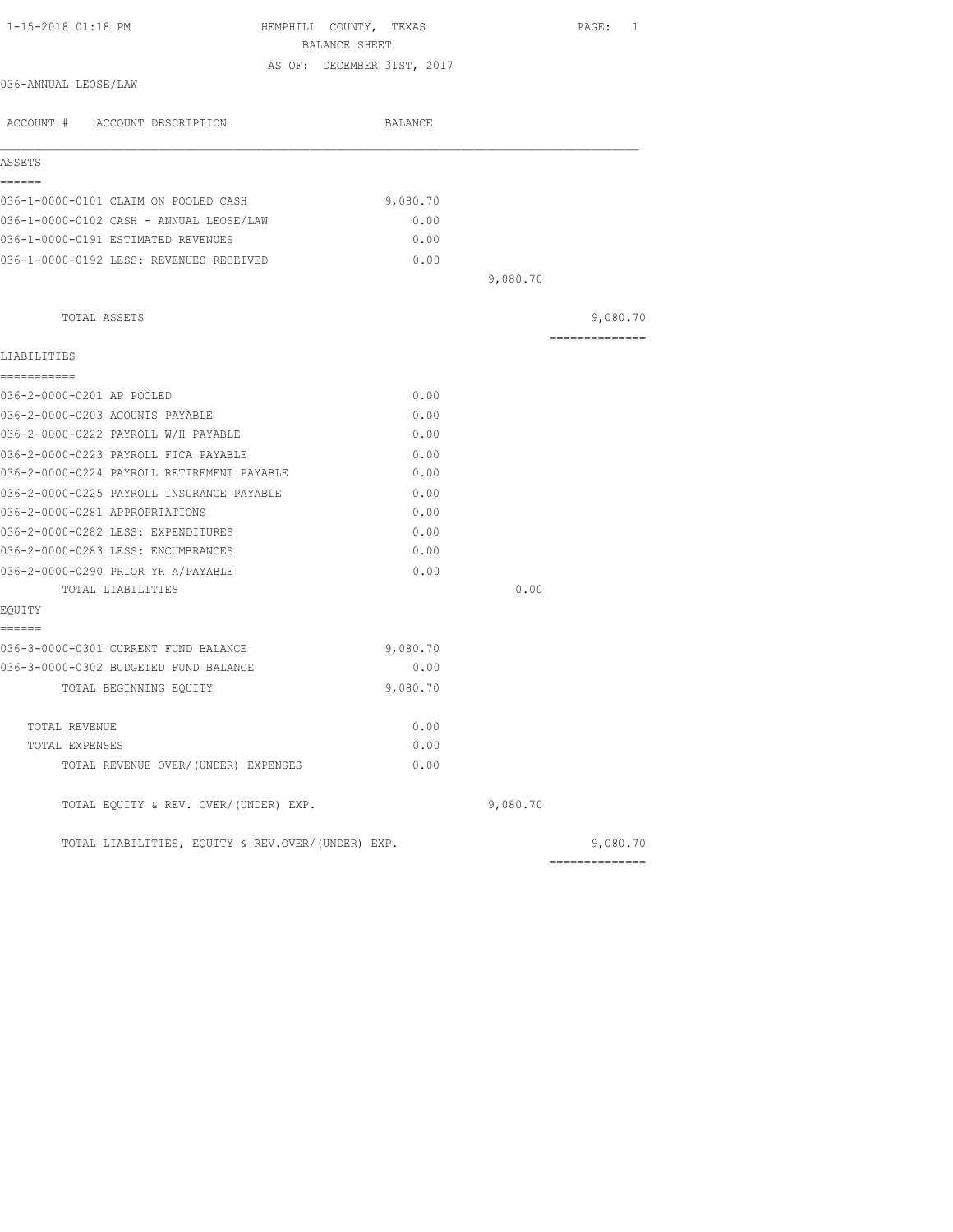| 1-15-2018 01:18 PM                                | HEMPHILL COUNTY, TEXAS<br>BALANCE SHEET |                            |           | PAGE: 1        |
|---------------------------------------------------|-----------------------------------------|----------------------------|-----------|----------------|
|                                                   |                                         |                            |           |                |
| 046-SCAAP                                         |                                         | AS OF: DECEMBER 31ST, 2017 |           |                |
| ACCOUNT # ACCOUNT DESCRIPTION                     |                                         | BALANCE                    |           |                |
| ASSETS                                            |                                         |                            |           |                |
| ======<br>046-1-0000-0101 CLAIM ON POOLED CASH    |                                         | 65,265.58                  |           |                |
| 046-1-0000-0102 CASH - SCAAP                      |                                         | 0.00                       |           |                |
| 046-1-0000-0191 ESTIMATED REVENUES                |                                         | 0.00                       |           |                |
| 046-1-0000-0192 LESS: REVENUES RECEIVED           |                                         | 0.00                       |           |                |
|                                                   |                                         |                            | 65,265.58 |                |
|                                                   |                                         |                            |           |                |
| TOTAL ASSETS                                      |                                         |                            |           | 65,265.58      |
| LIABILITIES                                       |                                         |                            |           | ============== |
| ===========                                       |                                         |                            |           |                |
| 046-2-0000-0201 AP POOLED                         |                                         | 0.00                       |           |                |
| 046-2-0000-0203 ACOUNTS PAYABLE                   |                                         | 0.00                       |           |                |
| 046-2-0000-0222 PAYROLL W/H PAYABLE               |                                         | 0.00                       |           |                |
| 046-2-0000-0223 PAYROLL FICA PAYABLE              |                                         | 0.00                       |           |                |
| 046-2-0000-0224 PAYROLL RETIREMENT PAYABLE        |                                         | 0.00                       |           |                |
| 046-2-0000-0225 PAYROLL INSURANCE PAYABLE         |                                         | 0.00                       |           |                |
| 046-2-0000-0281 APPROPRIATIONS                    |                                         | 0.00                       |           |                |
| 046-2-0000-0282 LESS: EXPENDITURES                |                                         | 0.00                       |           |                |
| 046-2-0000-0283 LESS: ENCUMBRANCES                |                                         | 0.00                       |           |                |
| TOTAL LIABILITIES                                 |                                         |                            | 0.00      |                |
| EQUITY                                            |                                         |                            |           |                |
| ======<br>046-3-0000-0301 CURRENT FUND BALANCE    |                                         | 65,265.58                  |           |                |
| 046-3-0000-0302 BUDGETED FUND BALANCE             |                                         | 0.00                       |           |                |
| TOTAL BEGINNING EQUITY                            |                                         | 65,265.58                  |           |                |
| TOTAL REVENUE                                     |                                         | 0.00                       |           |                |
| TOTAL EXPENSES                                    |                                         | 0.00                       |           |                |
| TOTAL REVENUE OVER/(UNDER) EXPENSES               |                                         | 0.00                       |           |                |
| TOTAL EQUITY & REV. OVER/(UNDER) EXP.             |                                         |                            | 65,265.58 |                |
| TOTAL LIABILITIES, EQUITY & REV.OVER/(UNDER) EXP. |                                         |                            |           | 65,265.58      |

| $n -$<br>$\sim$ $\times$<br>. 200. 00 |  |  | TOTAL LIABILITIES, EQUITY & KEV.OVEK/(UNDEK) EXP. |  |
|---------------------------------------|--|--|---------------------------------------------------|--|
| ______________<br>______________      |  |  |                                                   |  |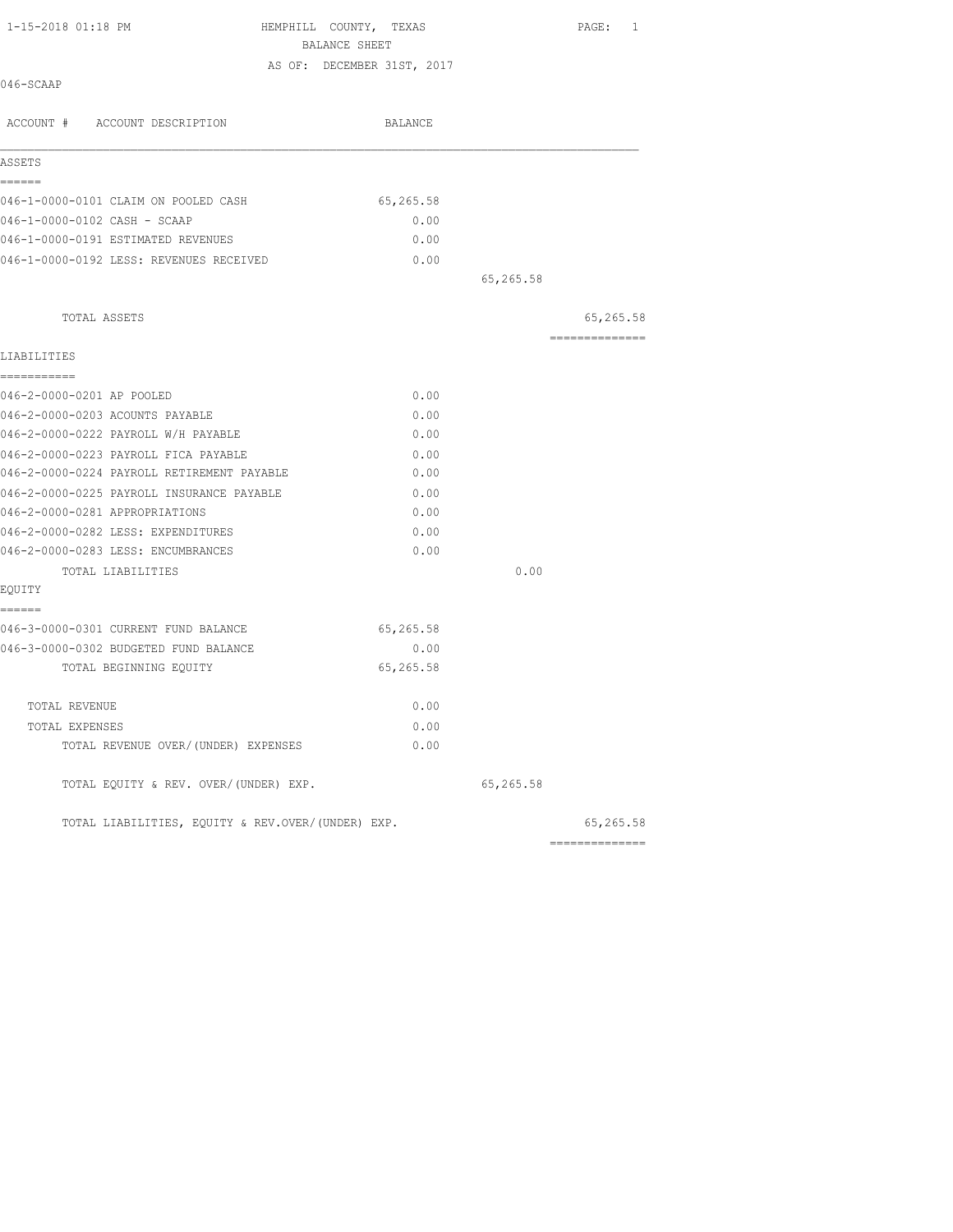| 1-15-2018 01:18 PM                                | HEMPHILL COUNTY, TEXAS |                            |           | PAGE: 1                                                                                                                                                                                                                                                                                                                                                                                                                                                                                |  |
|---------------------------------------------------|------------------------|----------------------------|-----------|----------------------------------------------------------------------------------------------------------------------------------------------------------------------------------------------------------------------------------------------------------------------------------------------------------------------------------------------------------------------------------------------------------------------------------------------------------------------------------------|--|
|                                                   | <b>BALANCE SHEET</b>   |                            |           |                                                                                                                                                                                                                                                                                                                                                                                                                                                                                        |  |
|                                                   |                        | AS OF: DECEMBER 31ST, 2017 |           |                                                                                                                                                                                                                                                                                                                                                                                                                                                                                        |  |
| 047-SHERIFF COMMISSARY                            |                        |                            |           |                                                                                                                                                                                                                                                                                                                                                                                                                                                                                        |  |
| ACCOUNT # ACCOUNT DESCRIPTION                     |                        | BALANCE                    |           |                                                                                                                                                                                                                                                                                                                                                                                                                                                                                        |  |
| ASSETS                                            |                        |                            |           |                                                                                                                                                                                                                                                                                                                                                                                                                                                                                        |  |
| ------<br>047-1-0000-0101 SHERIFF COMMISSARY      |                        | 12,313.86                  |           |                                                                                                                                                                                                                                                                                                                                                                                                                                                                                        |  |
| 047-1-0000-0102 CASH-SHERIFF COMMISSARY           |                        | 0.00                       |           |                                                                                                                                                                                                                                                                                                                                                                                                                                                                                        |  |
|                                                   |                        |                            | 12,313.86 |                                                                                                                                                                                                                                                                                                                                                                                                                                                                                        |  |
| TOTAL ASSETS                                      |                        |                            |           | 12,313.86                                                                                                                                                                                                                                                                                                                                                                                                                                                                              |  |
| EOUITY                                            |                        |                            |           | $\begin{array}{cccccccccc} \multicolumn{2}{c}{} & \multicolumn{2}{c}{} & \multicolumn{2}{c}{} & \multicolumn{2}{c}{} & \multicolumn{2}{c}{} & \multicolumn{2}{c}{} & \multicolumn{2}{c}{} & \multicolumn{2}{c}{} & \multicolumn{2}{c}{} & \multicolumn{2}{c}{} & \multicolumn{2}{c}{} & \multicolumn{2}{c}{} & \multicolumn{2}{c}{} & \multicolumn{2}{c}{} & \multicolumn{2}{c}{} & \multicolumn{2}{c}{} & \multicolumn{2}{c}{} & \multicolumn{2}{c}{} & \multicolumn{2}{c}{} & \mult$ |  |
| ======<br>047-3-0000-0301 SHERIFF COMMISSARY      |                        | 12,313.86                  |           |                                                                                                                                                                                                                                                                                                                                                                                                                                                                                        |  |
| TOTAL BEGINNING EQUITY                            |                        | 12,313.86                  |           |                                                                                                                                                                                                                                                                                                                                                                                                                                                                                        |  |
| TOTAL REVENUE                                     |                        | 0.00                       |           |                                                                                                                                                                                                                                                                                                                                                                                                                                                                                        |  |
| TOTAL EXPENSES                                    |                        | 0.00                       |           |                                                                                                                                                                                                                                                                                                                                                                                                                                                                                        |  |
| TOTAL REVENUE OVER/(UNDER) EXPENSES               |                        | 0.00                       |           |                                                                                                                                                                                                                                                                                                                                                                                                                                                                                        |  |
| TOTAL EQUITY & REV. OVER/(UNDER) EXP.             |                        |                            | 12,313.86 |                                                                                                                                                                                                                                                                                                                                                                                                                                                                                        |  |
| TOTAL LIABILITIES, EQUITY & REV.OVER/(UNDER) EXP. |                        |                            |           | 12,313.86                                                                                                                                                                                                                                                                                                                                                                                                                                                                              |  |
|                                                   |                        |                            |           | $\begin{array}{cccccccccccccc} \multicolumn{2}{c}{} & \multicolumn{2}{c}{} & \multicolumn{2}{c}{} & \multicolumn{2}{c}{} & \multicolumn{2}{c}{} & \multicolumn{2}{c}{} & \multicolumn{2}{c}{} & \multicolumn{2}{c}{} & \multicolumn{2}{c}{} & \multicolumn{2}{c}{} & \multicolumn{2}{c}{} & \multicolumn{2}{c}{} & \multicolumn{2}{c}{} & \multicolumn{2}{c}{} & \multicolumn{2}{c}{} & \multicolumn{2}{c}{} & \multicolumn{2}{c}{} & \multicolumn{2}{c}{} & \multicolumn{2}{c}{} & \$ |  |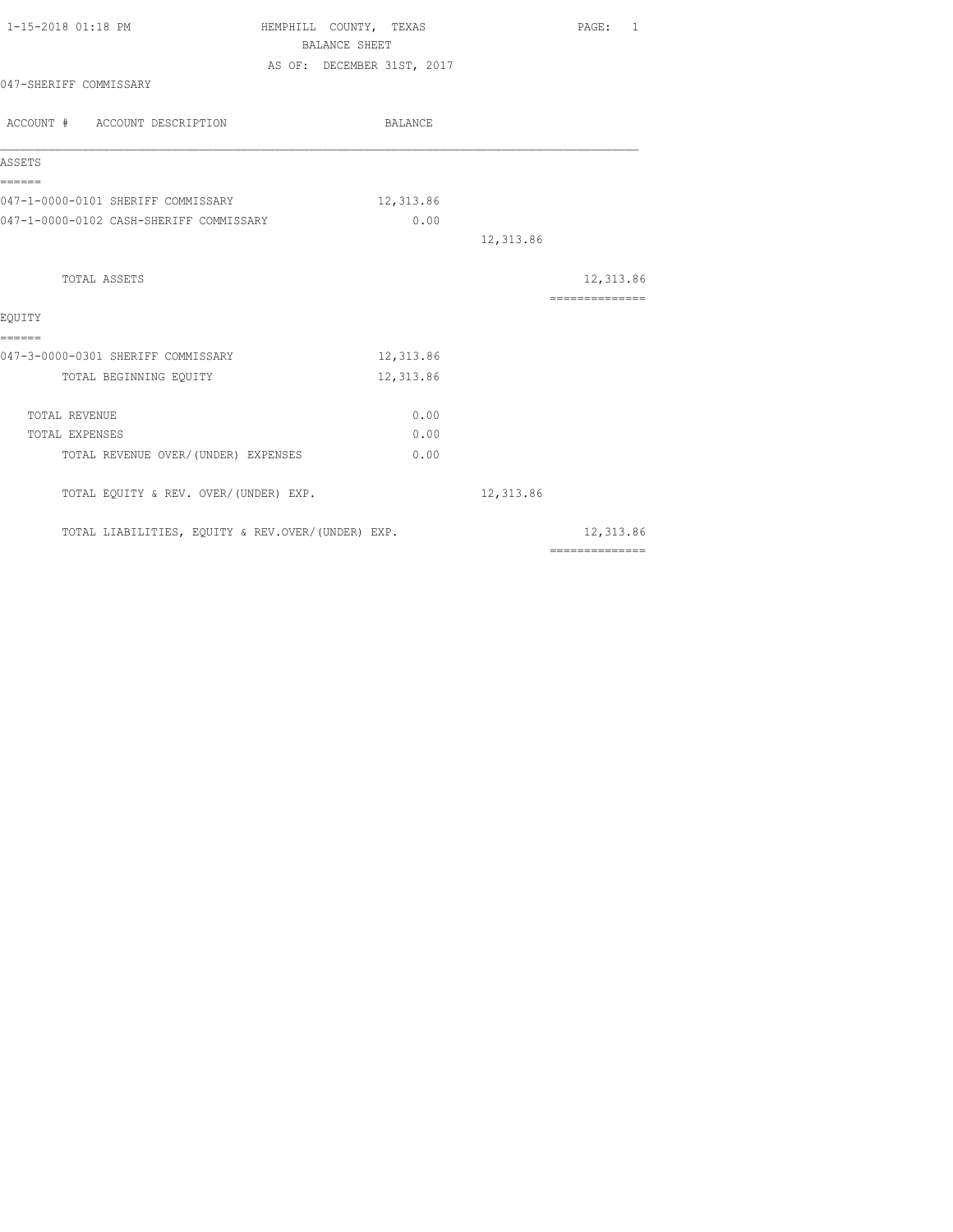| 1-15-2018 01:18 PM  |  | HEMPHILL COUNTY, TEXAS |                            | PAGE: |  |
|---------------------|--|------------------------|----------------------------|-------|--|
|                     |  | BALANCE SHEET          |                            |       |  |
|                     |  |                        | AS OF: DECEMBER 31ST, 2017 |       |  |
| 048-SHERIFF SEIZURE |  |                        |                            |       |  |
|                     |  |                        |                            |       |  |

| ACCOUNT # ACCOUNT DESCRIPTION                     | <b>BALANCE</b> |          |                 |
|---------------------------------------------------|----------------|----------|-----------------|
| ASSETS                                            |                |          |                 |
| ======                                            |                |          |                 |
| 048-1-0000-0102 CASH                              | 5,309.47       |          |                 |
|                                                   |                | 5,309.47 |                 |
| <b>TOTAL ASSETS</b>                               |                |          | 5,309.47        |
|                                                   |                |          | --------------- |
| EQUITY                                            |                |          |                 |
| ======                                            |                |          |                 |
| 048-3-0000-0301 FUND BALANCE                      | 5,309.47       |          |                 |
| TOTAL BEGINNING EQUITY                            | 5,309.47       |          |                 |
| TOTAL REVENUE                                     | 0.00           |          |                 |
| TOTAL EXPENSES                                    | 0.00           |          |                 |
| TOTAL REVENUE OVER/(UNDER) EXPENSES               | 0.00           |          |                 |
| TOTAL EQUITY & REV. OVER/(UNDER) EXP.             |                | 5,309.47 |                 |
| TOTAL LIABILITIES, EQUITY & REV.OVER/(UNDER) EXP. |                |          | 5,309.47        |
|                                                   |                |          | ==============  |